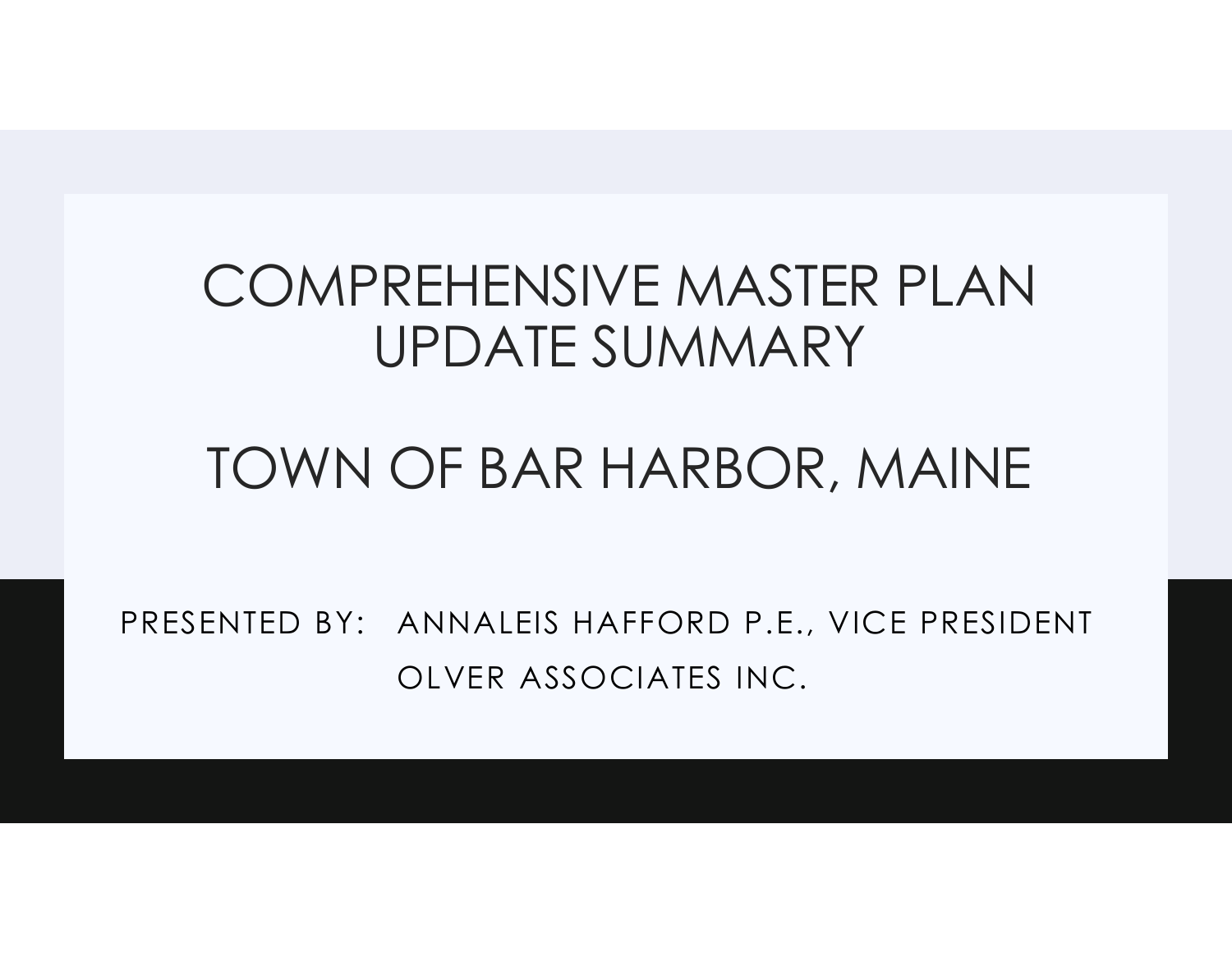## **OUTLINE**

1. Introduction to Olver Associates Inc.

2. Purpose and Objectives of Comprehensive Master Plan Update

- 3. Master Plan Process and Funding
- 4. Contents of Comprehensive Master Plan
- 5. Key Points Identified in the Plan
- 6. Overview of Water Modeling
- 7. Major Findings and Suggested Projects
- 8. Summary Tables/Estimated Cost of Findings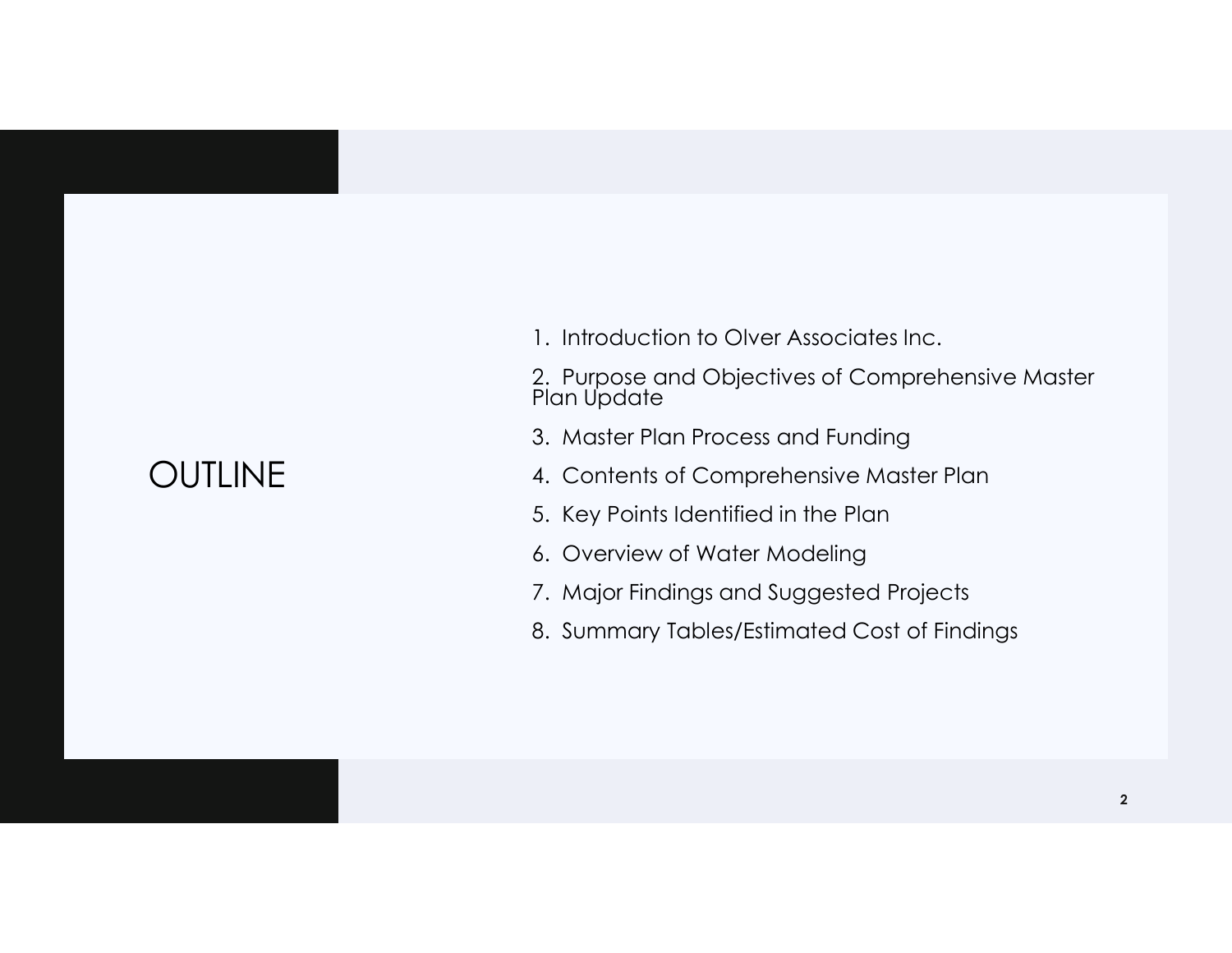## OLVER ASSOCIATES INC.

1.Olver Associates Inc. designs upgrades to Wastewater and Water systems and work in over 75 communities in Maine.

2.Currently, we employ about 60 people between our engineering and operations divisions and supervise the operation of 21 water and wastewater facilities.

3.Olver Associates Inc. was hired to assist the Town with preparing the recent Comprehensive Master Plan Update.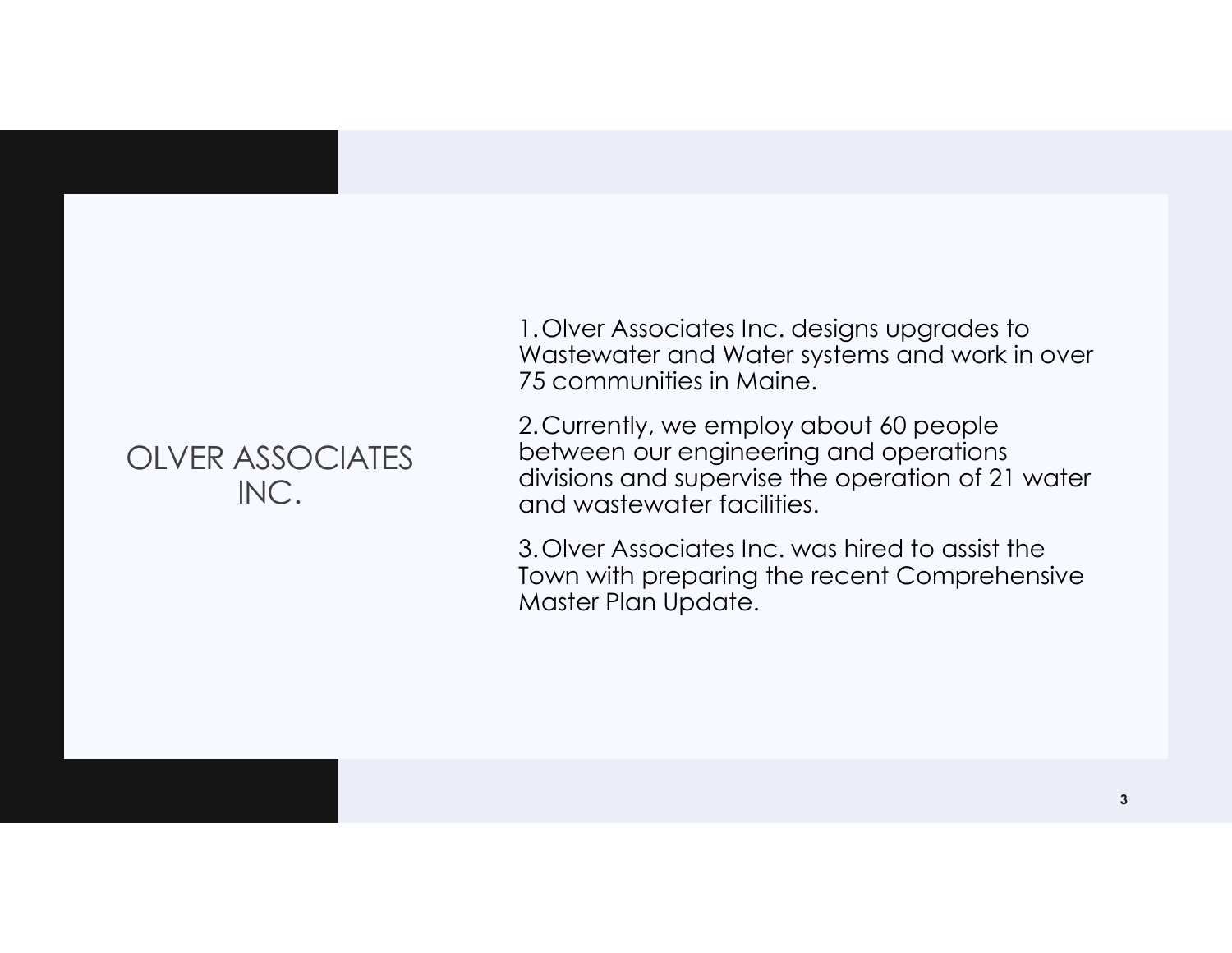## PURPOSE AND OBJECTIVES OF COMPREHENSIVE MASTER PLAN

- Provides a road map for prioritizing future improvements to the system. Not all improvements will follow the order of the plan, however, it helps the Town focus on where to complete improvements.
- Summarizes the history of the water system and its current operations.
- Evaluates operations/water quality/treatment systems/infrastructure and makes suggestions as to upgrades or improvements.
- Evaluates regulatory requirements and impacts to the water system.
- Evaluates suggested improvements and provides a cost estimate for each recommended improvement.
- Created a working water model to assist with making future design decisions.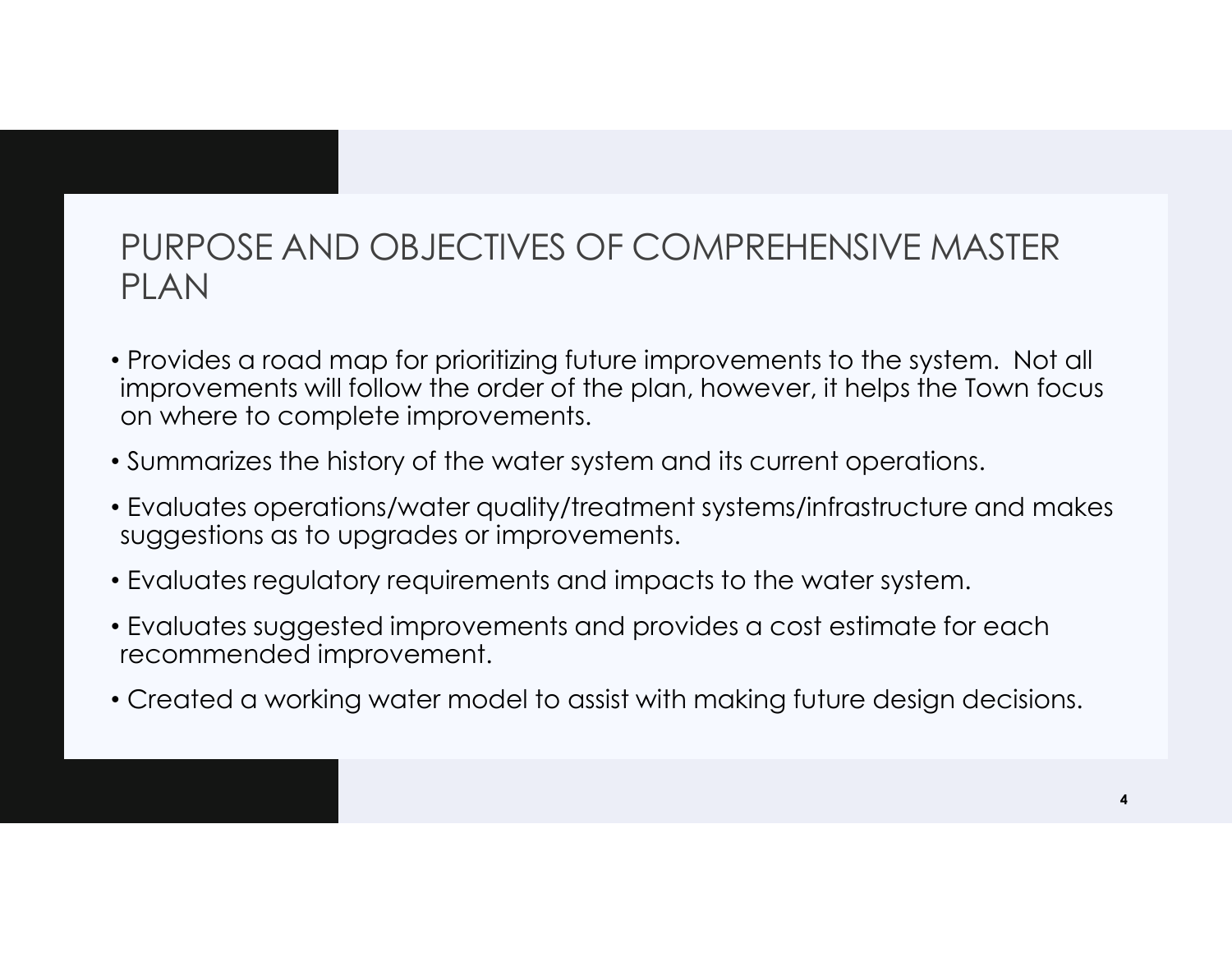## COMPREHENSIVE MASTER PLAN PROCESS AND FUNDING

- •Olver Associates Inc. competed with other firms to assist the Town in preparation of an Updated Comprehensive Master Plan.
- •We met with the Water Department several times to discuss the Plan and its recommendations.
- •The Prior Comprehensive Plan was completed back in 2005.
- •The Town had already applied for funds to complete this plan and we were able to work within those funds.
- •The State of Maine DWP contributed up to 50% of the Plan through their Capacity Development Grant Program.
- •We assisted the Town with an extension of the grant and helped obtain the reimbursement once the plan was completed.
- •Our work included completing a new water model for the Town's entire water system which was utilized to evaluate design options for the master plan.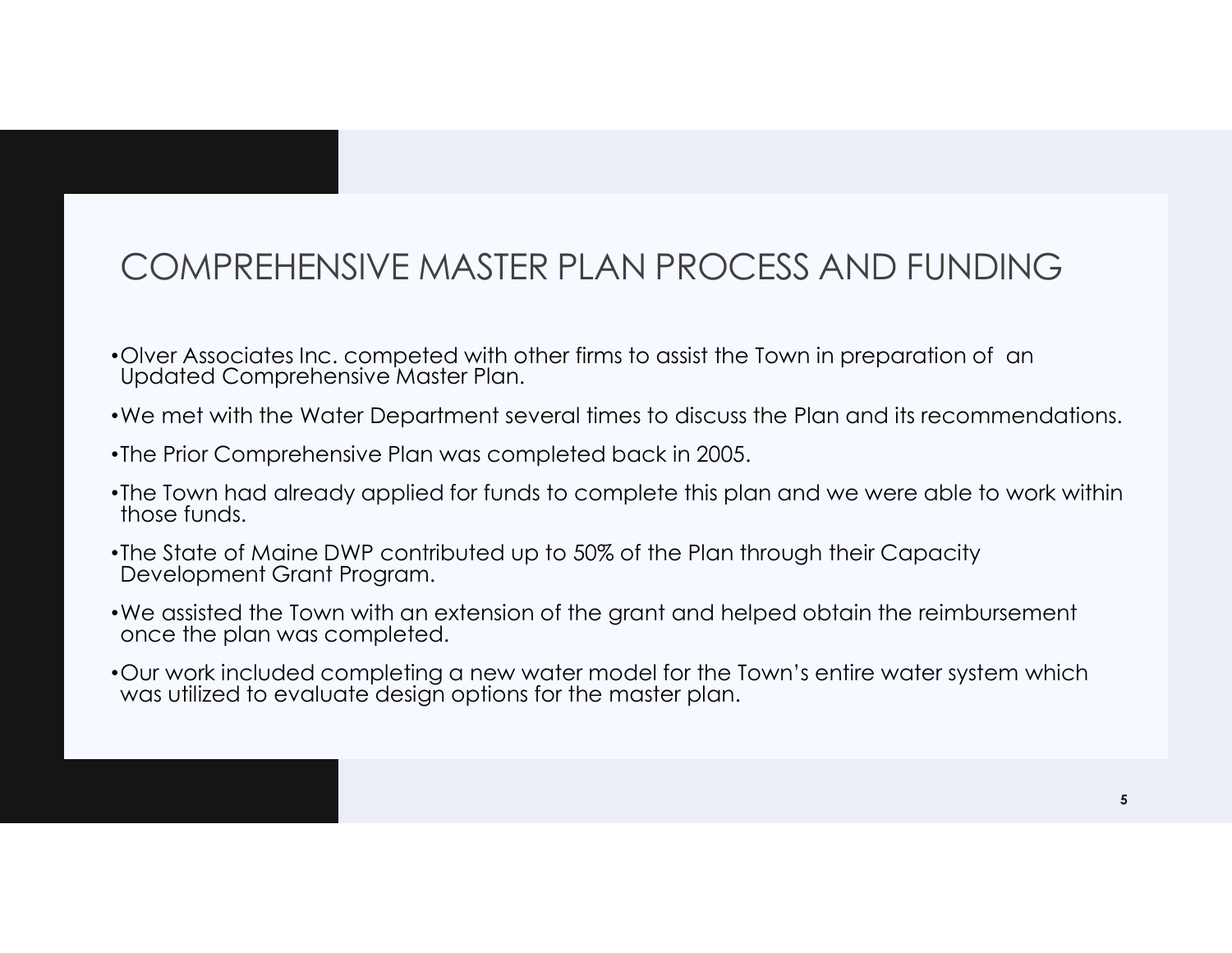## CONTENTS OF COMPREHENSIVE MASTER PLAN

## 1.0 Introduction

◦ Provides purpose of plan, history, management and staffing description, overview of the water system, discusses coordination of the Town's Comprehensive Plan and discusses the Town's Terms and conditions.

## 2.0 Existing Water Service Area and Usage Evaluation

◦ Provides a description of the water system, population and future population predictions, water demands, water supply volumes, discussion of significant users and designated water system predicted design flows.

## 3.0 Existing Water Supply Facilities

◦ Discusses the water supply, the importance of maintaining the filtration avoidance waiver, the source water protection program and Eagle Lake inlet and outlet structures.

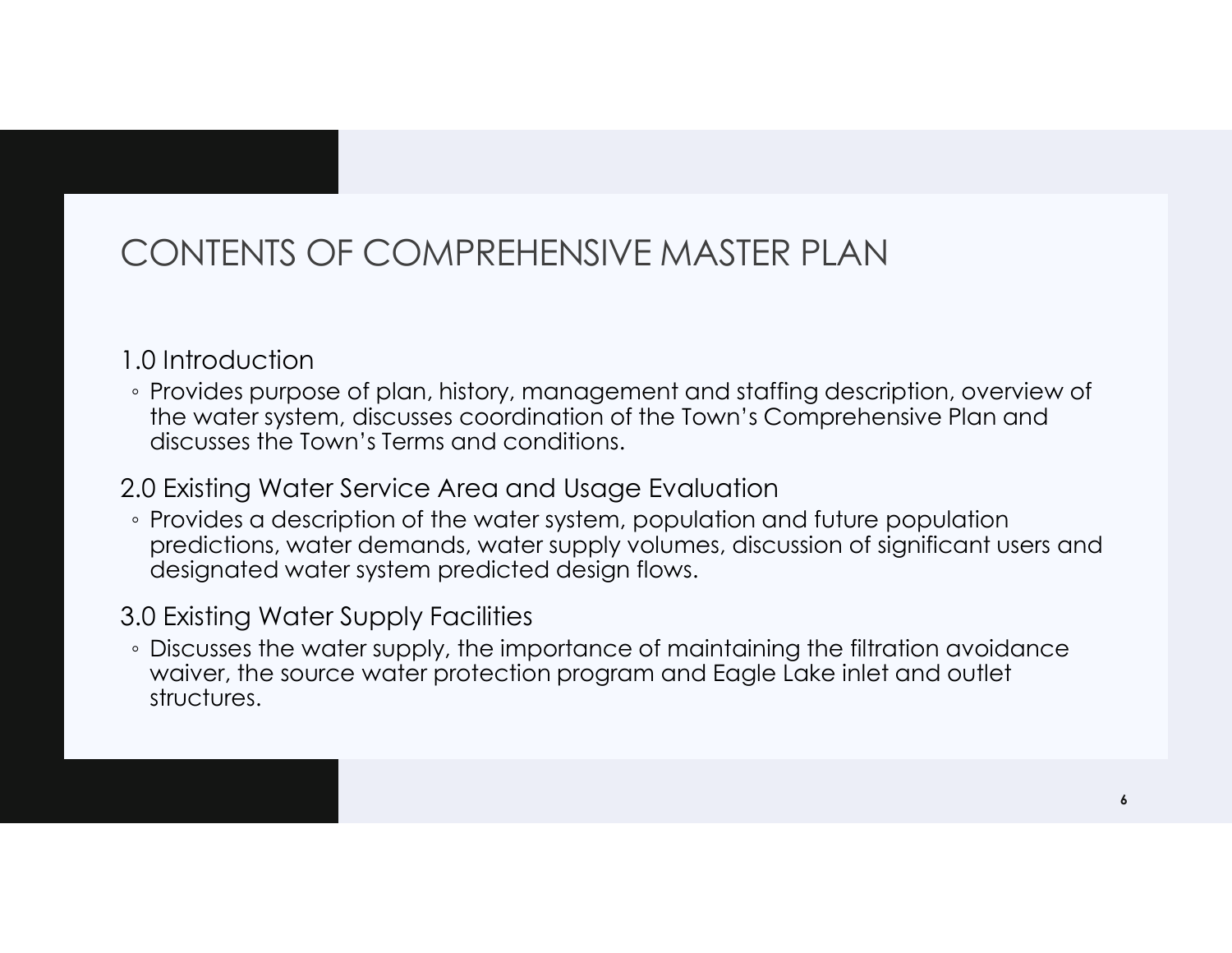## CONTENTS OF COMPREHENSIVE MASTER PLAN, CONTINUED

## 4.0 Existing Water Treatment Facilities

◦ This section focused on the description of the existing water treatment system at Duck Brook and each of its components and the condition of the existing treatment system.

## 5.0 Existing Pressure Zones

◦ This section reviewed the various pressure zones in the Town's water distribution system.

## 6.0 Water System Active Booster Pump Stations

◦ Reviewed each of the three booster stations that are currently utilized.

### 7.0 Water Storage Facilities

◦ Provided a discussion of the various storage tanks constructed over the years, and the ones in use.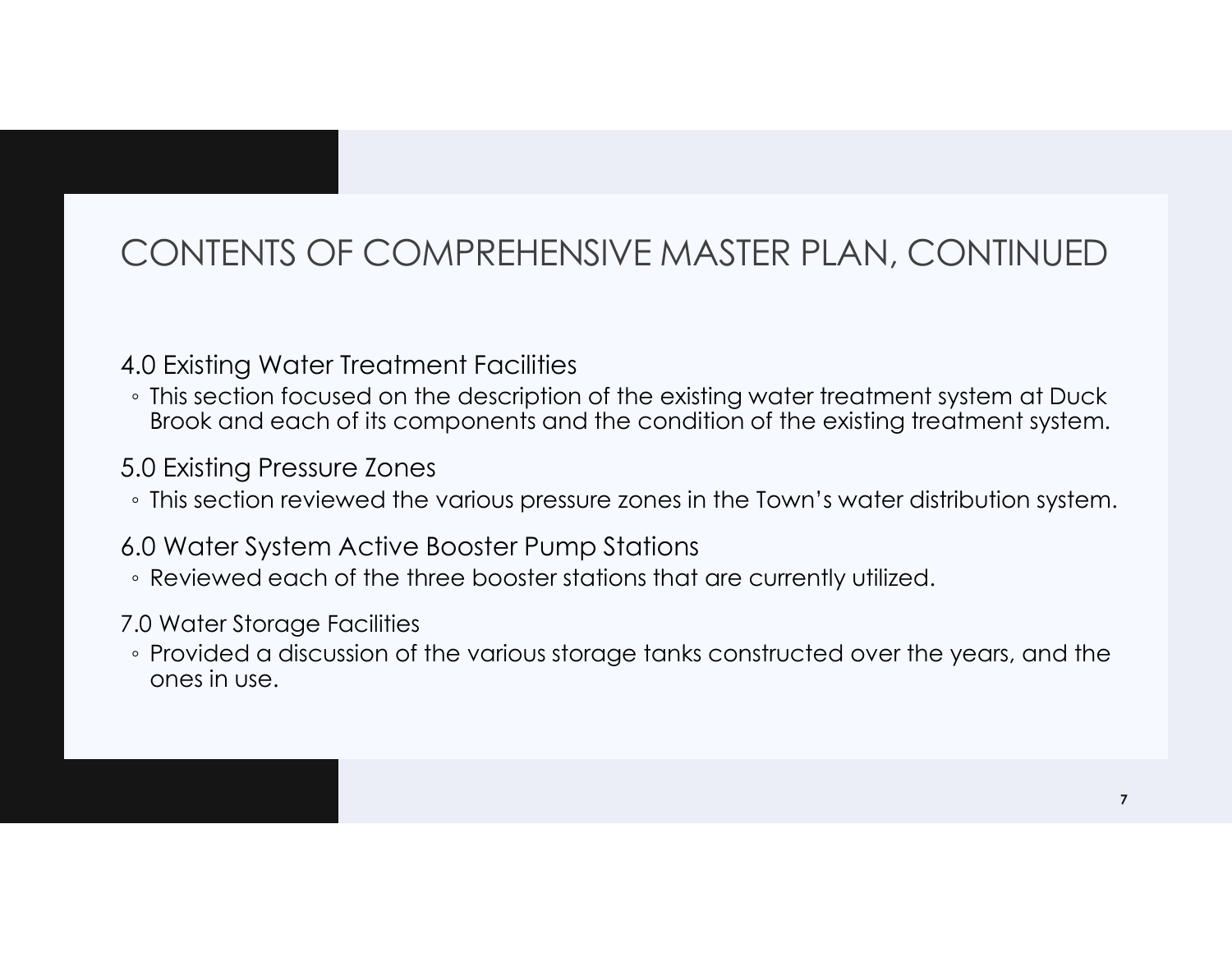## CONTENTS OF COMPREHENSIVE MASTER PLAN, CONTINUED

## 8.0 Description of Water Distribution System

- Evaluated the water mains, transmission mains, prepared a material inventory including size and material and estimated age of installation, discussed seasonal versus yearround water mains.
- Evaluated fire hydrants and the Town's fire hydrant flushing plan.
- Discussed the Town's many valves for water system isolation.
- Reviewed water system bleeders and blow-off's.

## 9.0 Water Storage Volume Evaluation

◦ This section provided an evaluation of water storage within the Town's system and evaluated recommendations for operational storage, equalization storage, standby storage, fire suppression storage, dead storage volume and total suggested effective storage volume.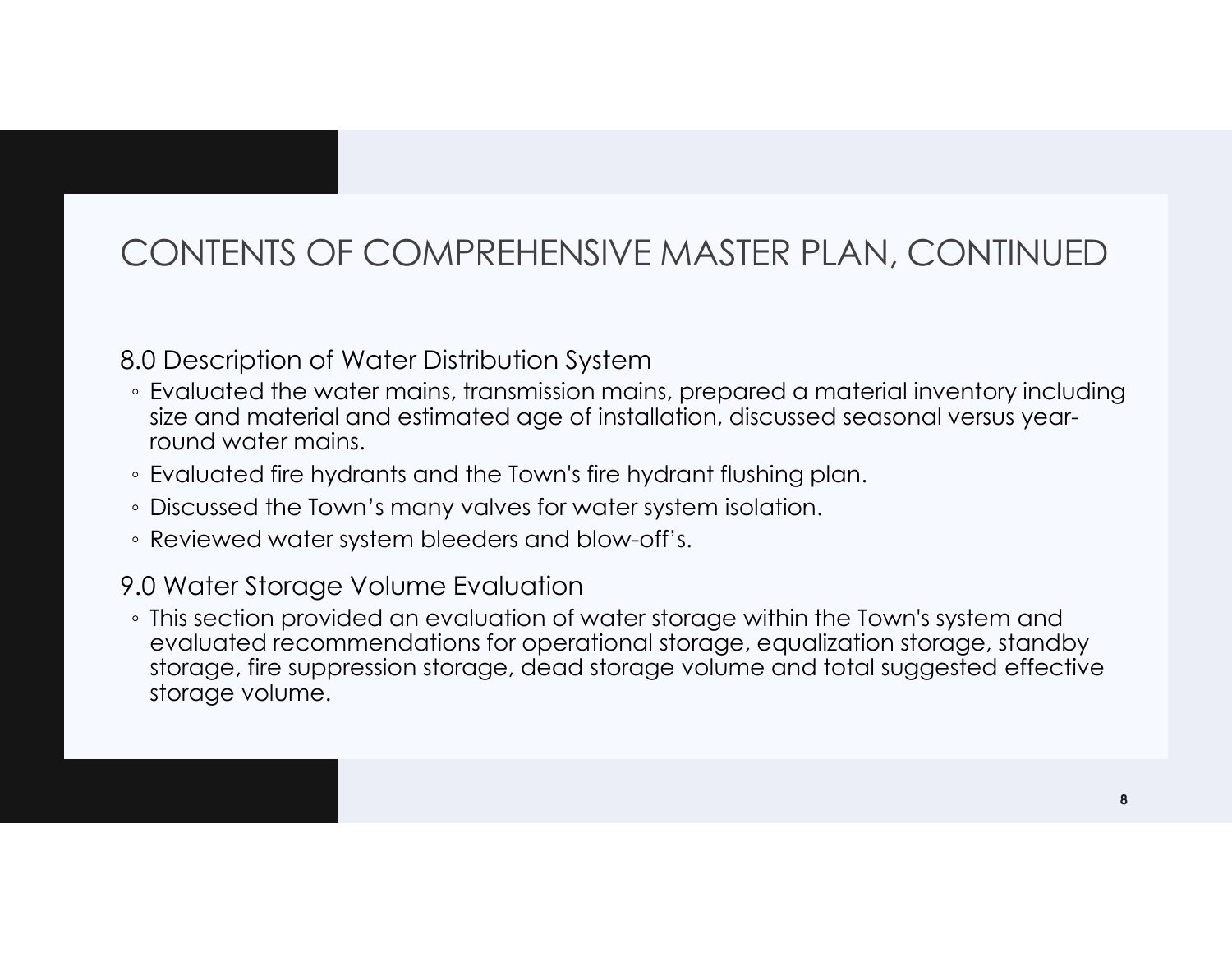## CONTENTS OF COMPREHENSIVE MASTER PLAN, CONTINUED

## 10.0 Water System Regulatory Considerations

◦ Reviewed all current and known upcoming regulations to provide input within the plan as to any improvements that would need to be made to maintain compliance.

## 11.0 Water Distribution System Model

- Described the process of building the model, calibrating it and the results of the model as it was utilized in the Master Plan.
- The model was also used to determine what certain line size changes, looping, boosting and new water storage tanks impact would be on the distribution system.

## 12.0 Recommended Infrastructure and Water System Improvement Plan

◦ This section provided a description of infrastructure and policy needs as well as the estimated costs for all of the suggested long-term improvements. We also prepared a capital improvement program summary for all suggested improvements.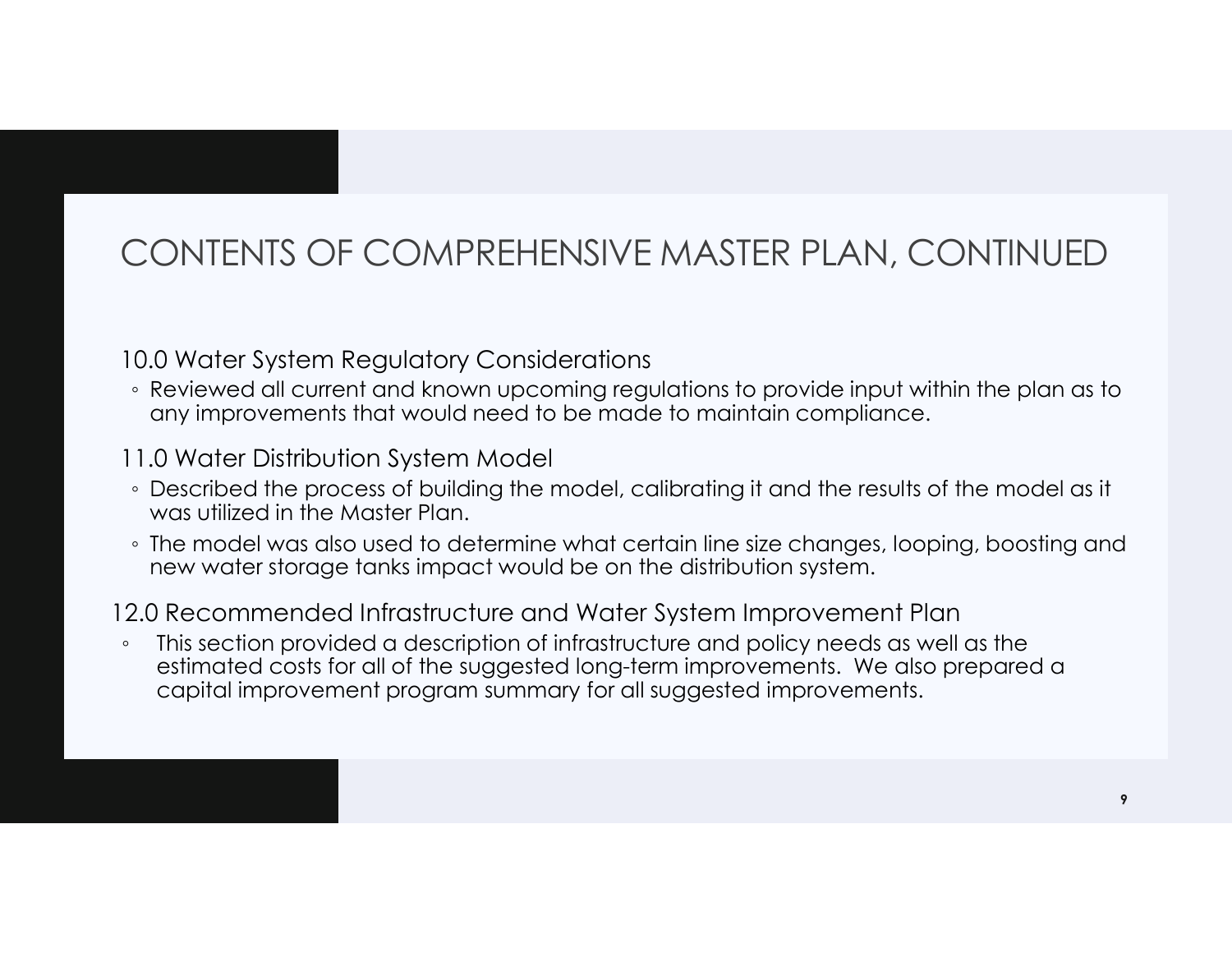## KEY POINTS IDENTIFIED IN THE PLAN ABOUT BAR HARBOR'S SYSTEM – VARIATIONS IN DEMAND AND TOPOGRAPHY

- The system pressure varies between 20 to just over 100 PSI due to variations in topography. This causes challenges in system operation due to extreme variations in pressure.
- During the summertime, the population is over 3 times the typical population with tourist population even higher.
- Water demands are the highest during the months of June through September with July and August being the highest.
- The water use is made up of residential, commercial, governmental, and lab users.

|                   |                 | DEMAND AND TOPOGRAPHY                                              |                      | NTIFIED IN THE PLAN ABOUT BAR HARBOR'S SYSTEM —                    |    |  |
|-------------------|-----------------|--------------------------------------------------------------------|----------------------|--------------------------------------------------------------------|----|--|
|                   |                 | re varies between 20 to just over 100 PSI due to variations in     |                      | causes challenges in system operation due to extreme variations in |    |  |
| even higher.      |                 | ertime, the population is over 3 times the typical population with |                      |                                                                    |    |  |
| eing the highest. |                 |                                                                    |                      | are the highest during the months of June through September with   |    |  |
|                   |                 | iade up of residential, commercial, governmental, and lab users.   |                      |                                                                    |    |  |
| Category          | Annual, Percent | Seasonal, Percent                                                  | <b>Total Percent</b> |                                                                    |    |  |
| Residential       | 19.2            | 4.4                                                                | 23.6                 |                                                                    |    |  |
| Commercial        | 30.5            | 18.0                                                               | 48.5                 |                                                                    |    |  |
| Governmental      | 3.0             | 1.9                                                                | 4.9                  |                                                                    |    |  |
| Lab               | 22.7            | 0.3                                                                | 23.0                 |                                                                    |    |  |
| Total             | 75.4            | 24.6                                                               | 100                  |                                                                    |    |  |
|                   |                 |                                                                    |                      |                                                                    |    |  |
|                   |                 |                                                                    |                      |                                                                    |    |  |
|                   |                 |                                                                    |                      |                                                                    | 10 |  |

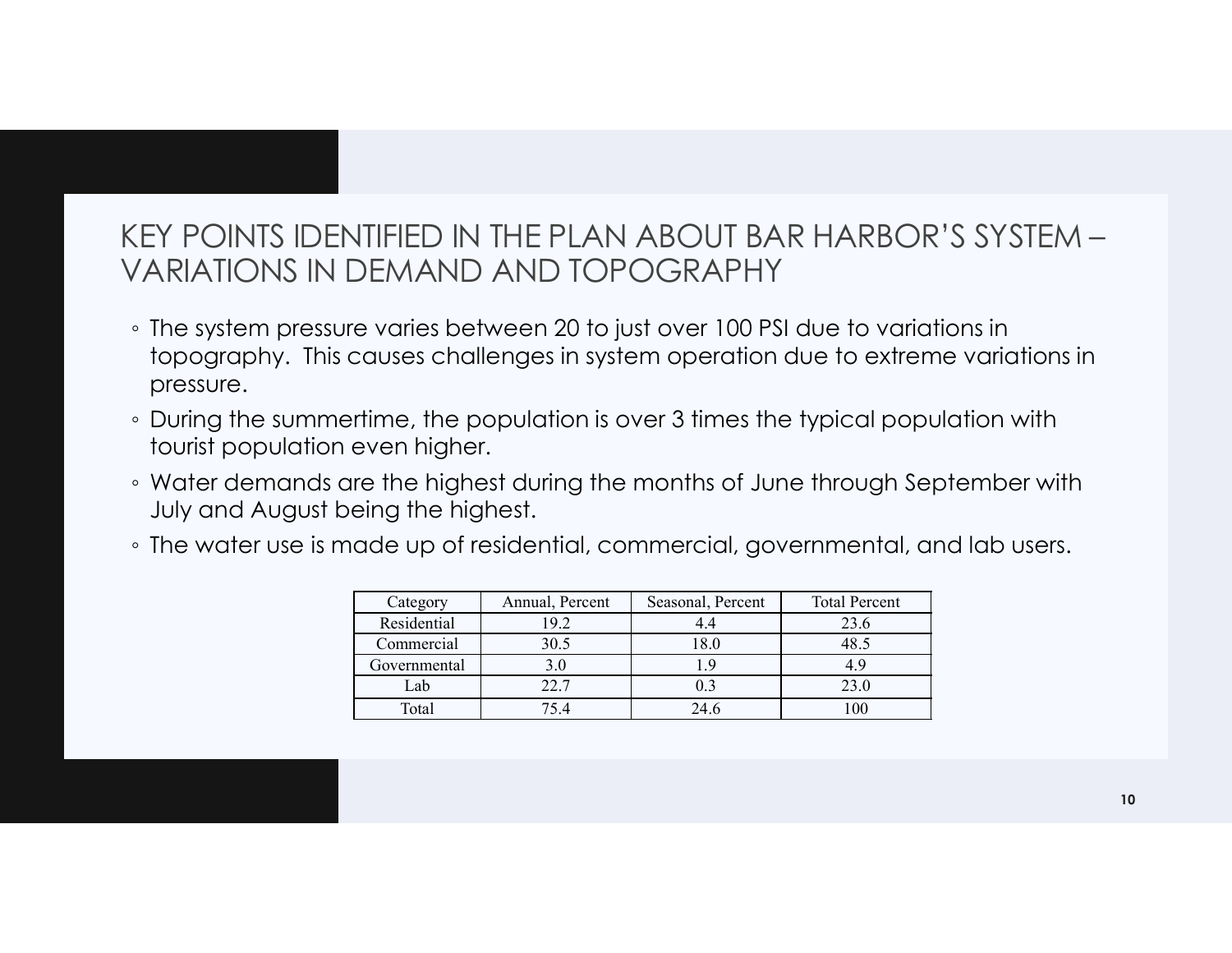## KEY POINTS IDENTIFIED IN THE PLAN ABOUT BAR HARBOR'S SYSTEM – WATER SYSTEM'S LARGEST USERS

- Non-revenue water is between 24 to 33 percent which includes known leaks, water quality bleeders, process water use, hydrant flushing, etc.
- Unknown water losses or unaccounted for water averages 11.6 % with 10% being the typical goal.
- Around 40% of the water is consumed by ten major water users with the highest demand from Jackson Laboratory which uses about 23.3 % of the water. The next largest user is Kebo Valley Club at 4.6 percent of the total water use. The remaining eight highest users are various Inns and Motels. Since the last Master Plan, there have been large changes in the use from the two largest users: TELD IIN THE PLANN ABOUT BAR HARBOUR 3 3 T3TENN  $-$ <br>ARGEST USERS<br>between 24 to 33 percent which includes known leaks, water<br>ess water use, hydrant flushing, etc.<br>or unaccounted for water averages 11.6 % with 10% being the S LARGEST USERS<br>
er is between 24 to 33 percent which includes known leaks, water<br>
process water use, hydrant flushing, etc.<br>
sses or unaccounted for water averages 11.6 % with 10% being the<br>
e water is consumed by ten maj er is between 24 to 33 percent which includes known leaks, water<br>process water use, hydrant flushing, etc.<br>sses or unaccounted for water averages 11.6 % with 10% being the<br>exater is consumed by ten major water users with is between 24 to 33 percent which includes known leaks, water<br>ocess water use, hydrant flushing, etc.<br>es or unaccounted for water averages 11.6 % with 10% being the<br>water is consumed by ten major water users with the high

| Date             | Jackson Laboratory, Gal | Kebo Valley Club, Gal |
|------------------|-------------------------|-----------------------|
| 2002 (2005 Plan) | 44,148,538              | 12,463,026            |
| 2018 (2019 Plan) | 60,749,149              | 11,005,653            |
| Comparison       | $37.6\%$ more           | $13.2\%$ less         |

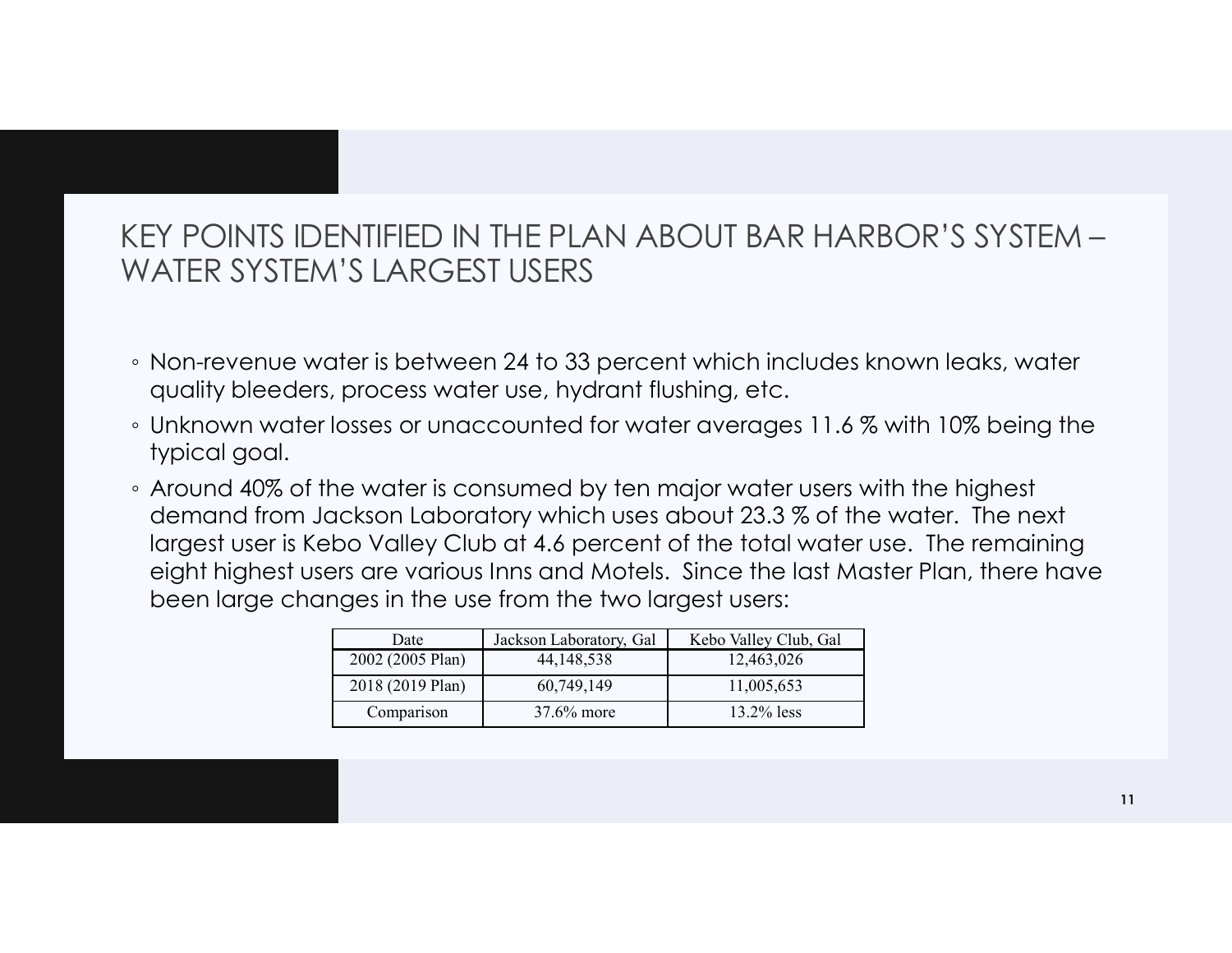## KEY POINTS IDENTIFIED IN THE PLAN ABOUT BAR HARBOR'S SYSTEM – WATER SYSTEM DESIGN FLOW

◦ Part of a Master Plan's purpose is also to provide the Town with predicted design flows for the next 20 years as defined below:

|                                 | INTS IDENTIFIED IN THE PLAN ABOUT BAR HARBOR'S SYSTEM -                         |                            |  |
|---------------------------------|---------------------------------------------------------------------------------|----------------------------|--|
|                                 |                                                                                 |                            |  |
| SYSTEM DESIGN FLOW              |                                                                                 |                            |  |
|                                 |                                                                                 |                            |  |
|                                 |                                                                                 |                            |  |
|                                 | a Master Plan's purpose is also to provide the Town with predicted design flows |                            |  |
| next 20 years as defined below: |                                                                                 |                            |  |
| <b>Current Average Flow</b>     | Predicted Average Flow                                                          | 20 Year Design - Ave       |  |
| 1,001,164 GPD                   | 1,174,288 GPD                                                                   | $2.0$ MGD                  |  |
| Peak Daily Flow                 | Predicted Daily Peak Flow                                                       | 20 Year Design Daily Peak  |  |
| 2,236,000 GPD                   | 2,623,000 GPD                                                                   | 3.0 MGD                    |  |
| Peak Hourly Flow                | Pred. Hourly Peak Flow                                                          | 20 Year Design Hourly Peak |  |
| 3,550,000 GPD                   | 4,200,000 GPD                                                                   | 5.0 MGD                    |  |

◦ Prior to COVID, the water system demands increased about 0.86 % per year over the last 13 years. This data was used to predict the 20-year design.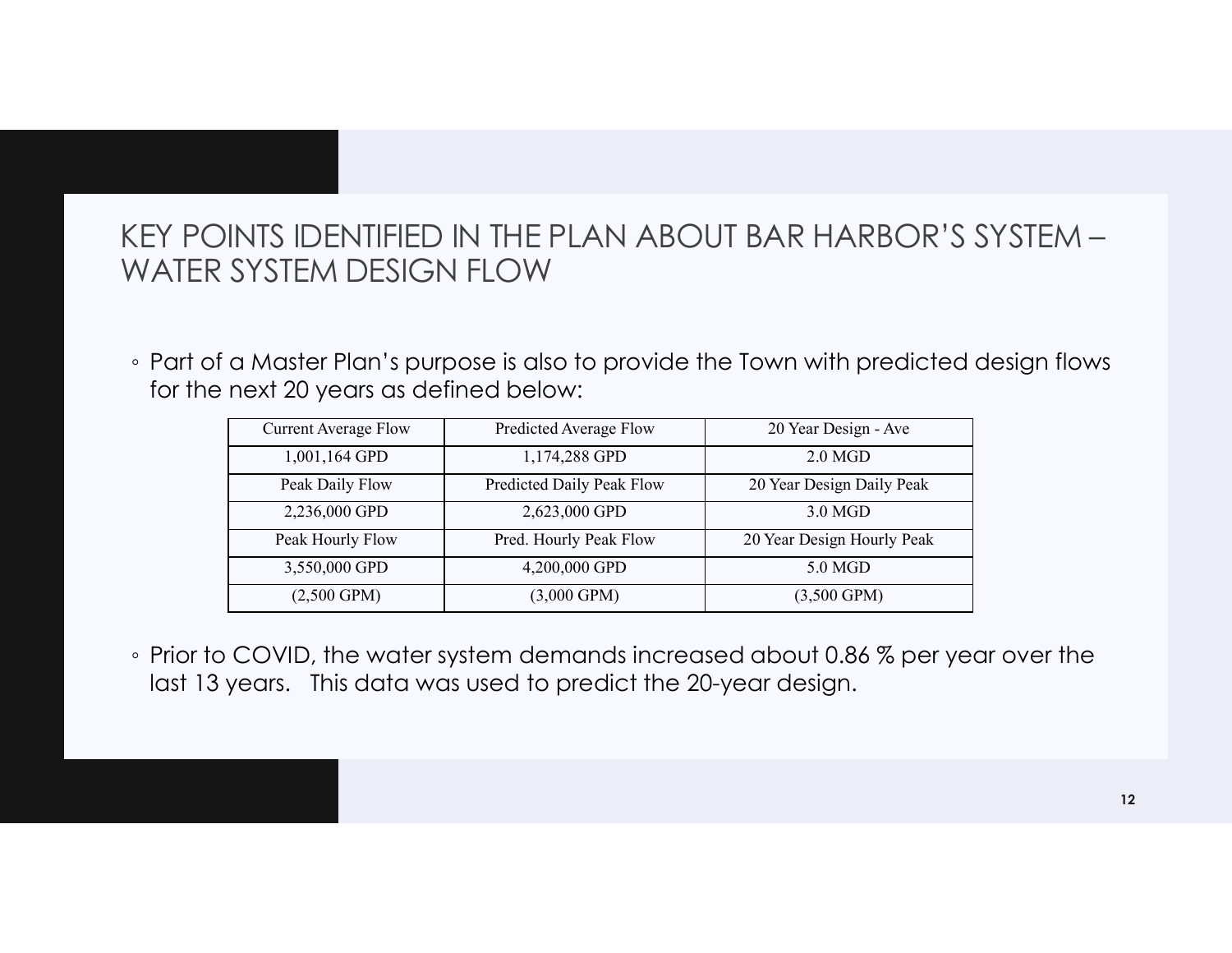## KEY POINTS IDENTIFIED IN THE PLAN ABOUT BAR HARBOR'S SYSTEM – EXISTING WATER SUPPLY FACILITIES

- The Town has utilized Eagle Lake as its water supply since around 1880. The Town currently draws around 2,500 GPM from Eagle Lake by gravity based on the water surface elevation when at 276.5 feet.
- During the summertime, when the usage is higher, the elevation drops below this level.
- The most important key factor of the existing water system, is that it has qualified for Filtration Avoidance. There are only 11 systems in Maine that currently qualify for a Filtration Avoidance Waiver. Three systems have lost their waivers since the Surface Water Treatment Rule was enacted. The Comprehensive Master Plan discusses the key components of the waiver, and the importance of maintaining it.
- Should the waiver ever be rescinded, the Town would face the need to locate, design, construct and operate a filtration system. This would be extremely expensive and should be avoided at all cost.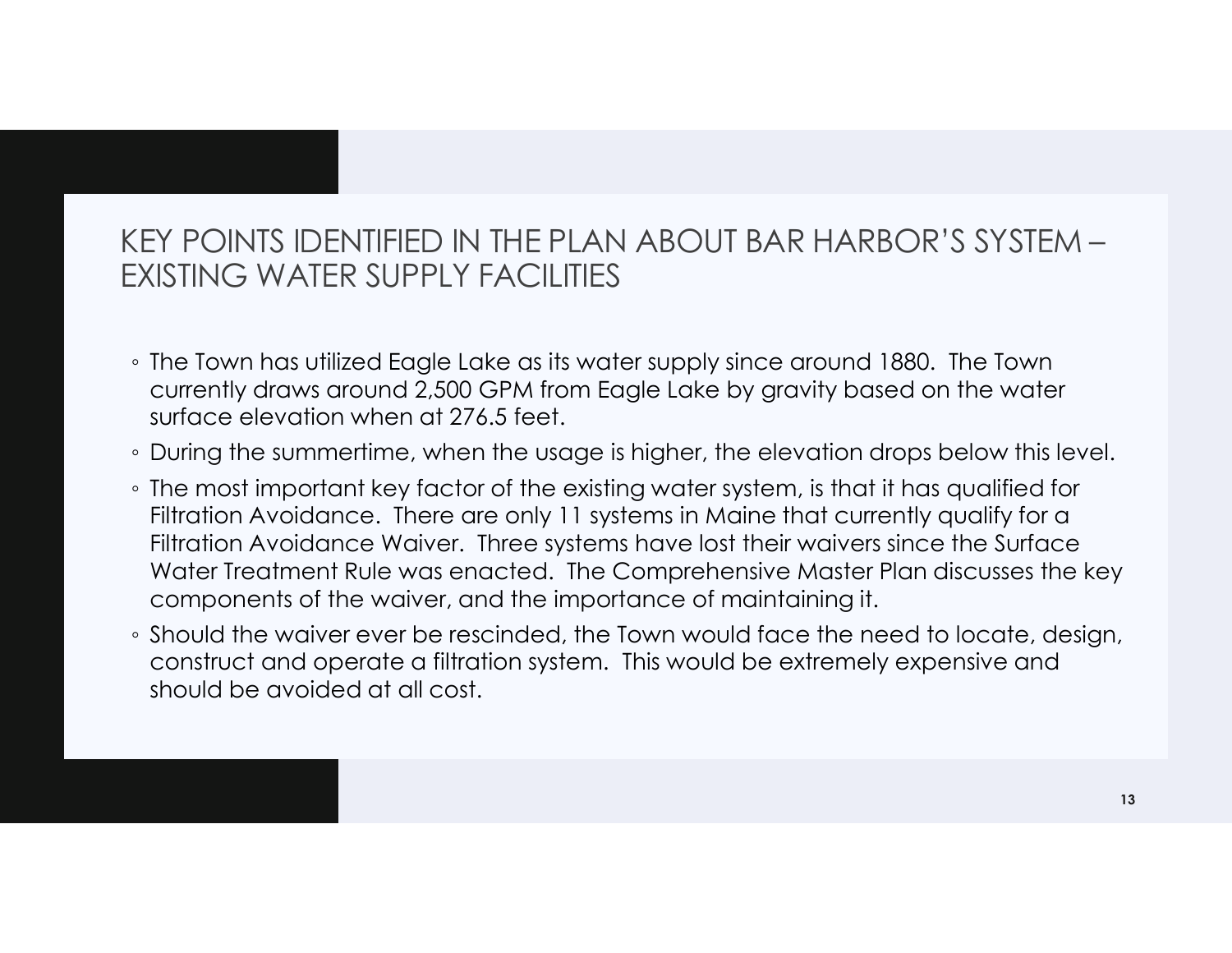## EXEY POINTS IDENTIFIED IN THE PLAN ABOUT BAR HAR<br>EXISTING WATER SYSTEM MAIN INVENTORY<br>he Town has about 189,529 LF of water distribution and trans<br>with the following materials:<br>© Unlined Cast Iron – 41.07%<br>© Galvanized Ste EXTRY POINTS IDENTIFIED IN THE PLAN ABOUT BAR HAT EXISTING WATER SYSTEM MAIN INVENTORY<br>
THE TOWN has about 189,529 LF of water distribution and tranger with the following materials:<br>
The Cast Iron – 11.07%<br>
The Cast Iron – CEY POINTS IDENTIFIED IN THE PLAN ABOUT BAR HAR<br>
FXISTING WATER SYSTEM MAIN INVENTORY<br>
the Town has about 189,529 LF of water distribution and trans<br>
with the following materials:<br>
↑ Unlined Cast Iron – 41.07%<br>
↑ Eined Ca EXEY POINTS IDENTIFIED IN THE PLAN ABOUT BAR<br>
EXISTING WATER SYSTEM MAIN INVENTORY<br>
the Town has about 189,529 LF of water distribution and<br>
with the following materials:<br>
• Unlined Cast Iron – 41.07%<br>
• Lined Cast Iron – XEY POINTS IDENTIFIED IN THE PLAN ABOUT BAR HARBOR'S<br>EXISTING WATER SYSTEM MAIN INVENTORY<br>the Town has about 189,529 LF of water distribution and transmission<br>with the following materials:<br>o Unlined Cast Iron – 41.07%<br>o L EXTREET POINTS IDENTIFIED IN THE PLAN ABOUT BAR HAR<br>
FXISTING WATER SYSTEM MAIN INVENTORY<br>
the Town has about 189,529 LF of water distribution and transity<br>
inth the following materials:<br>
■ Unlined Cast Iron – 41.07%<br>
■ U CEY POINTS IDENTIFIED IN THE PLAN ABOUT I<br>EXISTING WATER SYSTEM MAIN INVENTORY<br>he Town has about 189,529 LF of water distribution<br>with the following materials:<br><br>• Unlined Cast Iron – 41.07%<br>• Lined Cast Iron – 11.19%<br>• Ga KEY POINTS IDENTIFIED IN THE PLAN ABOUT BAR HARBOR'S SYSTEM – EXISTING WATER SYSTEM MAIN INVENTORY

The Town has about 189,529 LF of water distribution and transmission main piping with the following materials:

- 
- 
- 
- 
- 
- 
- 

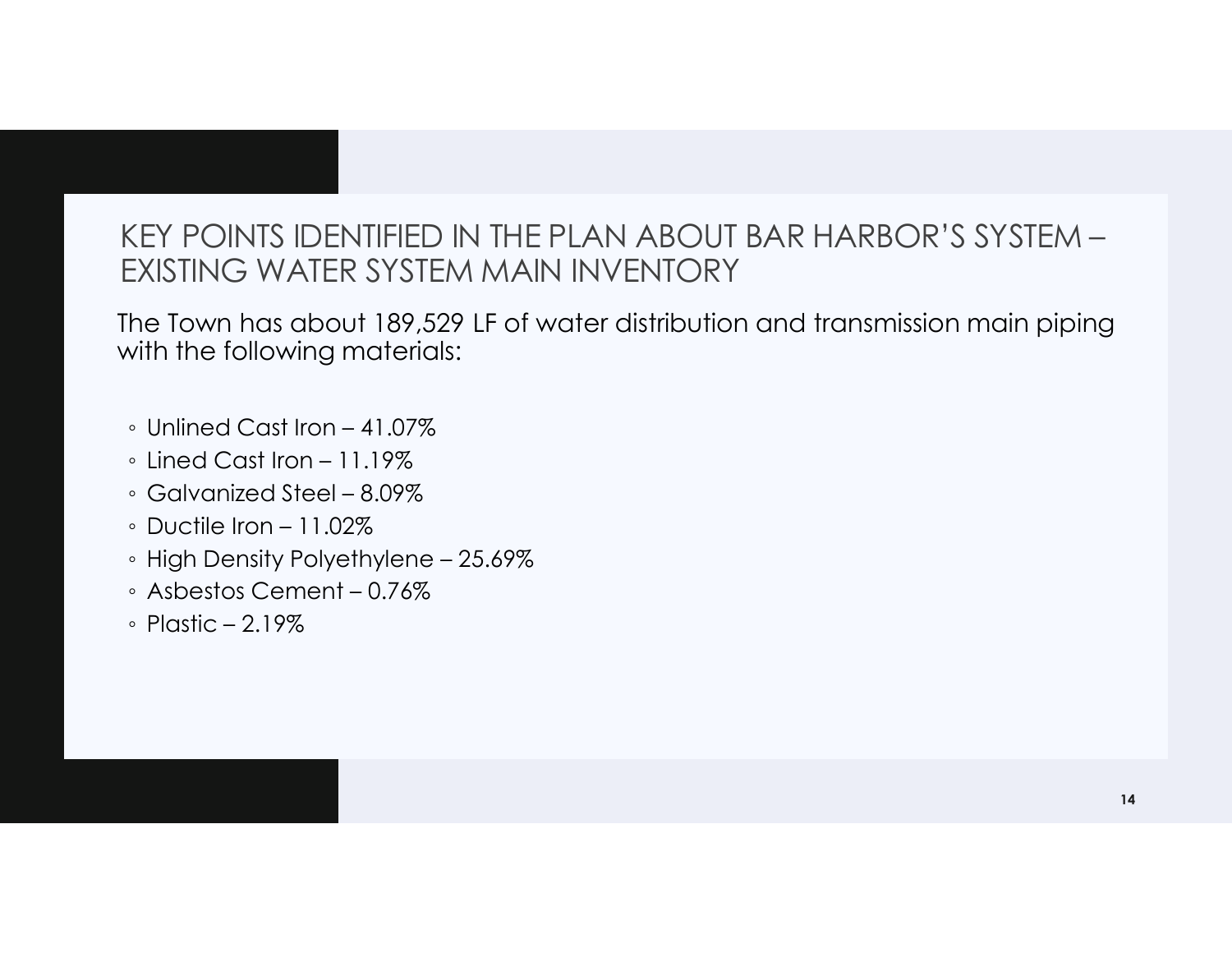## KEY POINTS IDENTIFIED IN THE PLAN ABOUT BAR HARBOR'S SYSTEM – EXISTING WATER SYSTEM MAIN, VALVE AND HYDRANT INVENTORY

- Bar Harbor has a significant amount of undersized older cast iron piping with about 22.35% installed prior to the 1900's based on the data provided. The plan looked at sequencing water main replacement work on a priority basis.
- It is recognized that this work may be replaced based primarily on other Town driven roadway or wastewater improvement projects.
- The Town has 110 pubic fire hydrants that the town is responsible to maintain and flush. Many of the earlier hydrants appear to be in poor condition and have leaded joints.
- There is a large number (57 estimated) of hydrants installed prior to the 1970's which need replacement.
- The Town has mapped and identified approximately 273 valves with varying age, depending upon the year of the water line it is associated with. More valves are within the system but not fully located or mapped.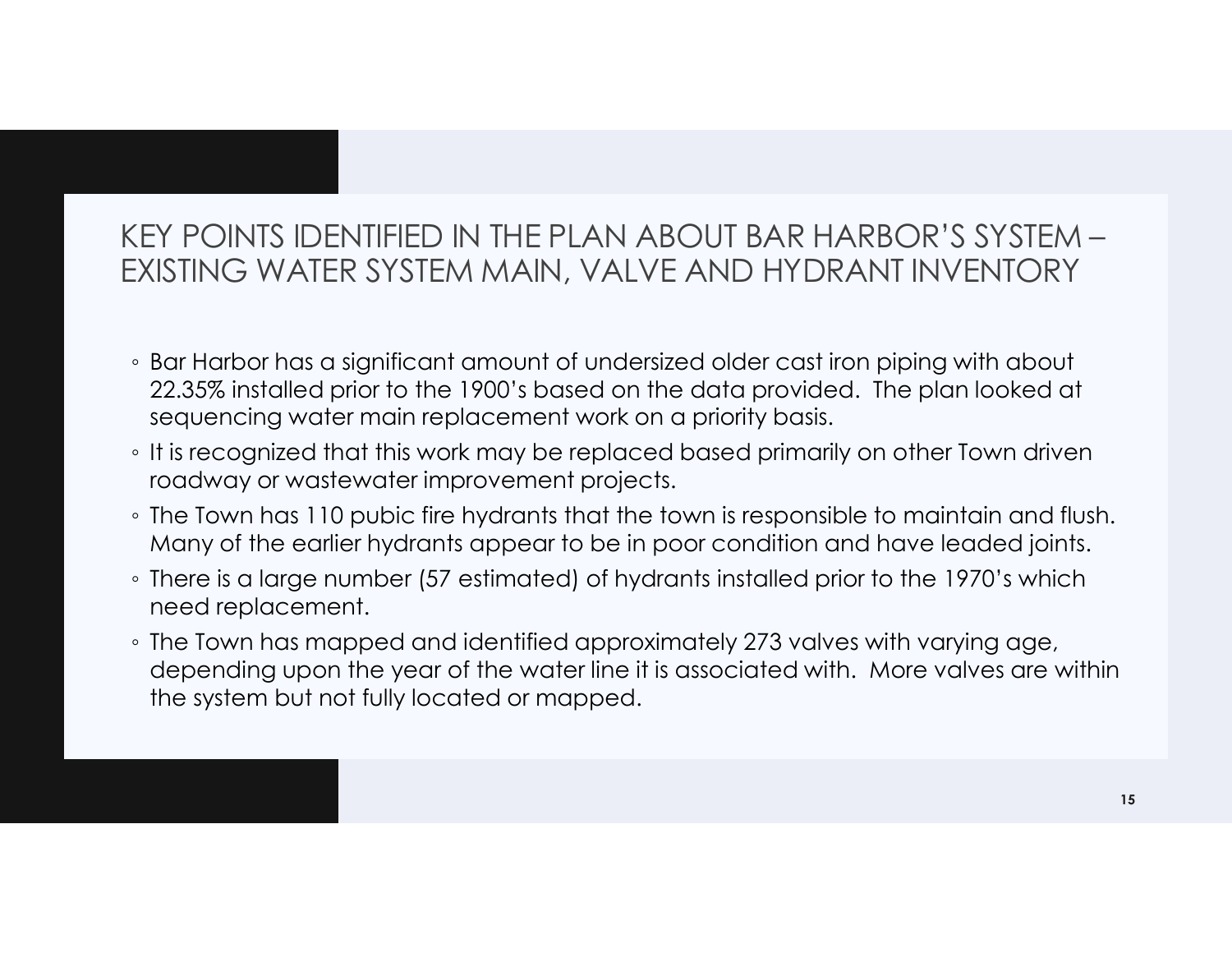## FOINTS IDENTIFIED IN THE PLAN ABOUT BAR HAIN<br>FR STORAGE TANK VOLUME EVALUATION<br>For STORAGE TANK VOLUME EVALUATION<br>From the strainer of 1,000,000 gallons<br>Underground reservoir/Chlorine Contact Tank at Duck<br>Facility – Approx ↑ POINTS IDENTIFIED IN THE PLAN ABOUT BAR HARBOR'S SYSTEM<br>TER STORAGE TANK VOLUME EVALUATION<br>TER STORAGE TANK VOLUME EVALUATION<br>The Town has a maximum possible volume of 1,000,000 gallons for water<br>orage/disinfection spli KEY POINTS IDENTIFIED IN THE PLAN ABOUT BAR HARBOR'S SYSTEM – WATER STORAGE TANK VOLUME EVALUATION

- The Town has a maximum possible volume of 1,000,000 gallons for water storage/disinfection split between two different locations:
	- Underground reservoir/Chlorine Contact Tank at Duck Brook Treatment
	-
- During high demand periods, neither tank is operated full so the actual volume available is less than 1,000,000 gallons.
- Of this amount, some of the volume cannot be utilized and is called "Dead Volume". This leaves about a maximum of 690,000 gallons of usable storage.
- There are various methods used to determine a water system's recommended storage volume.

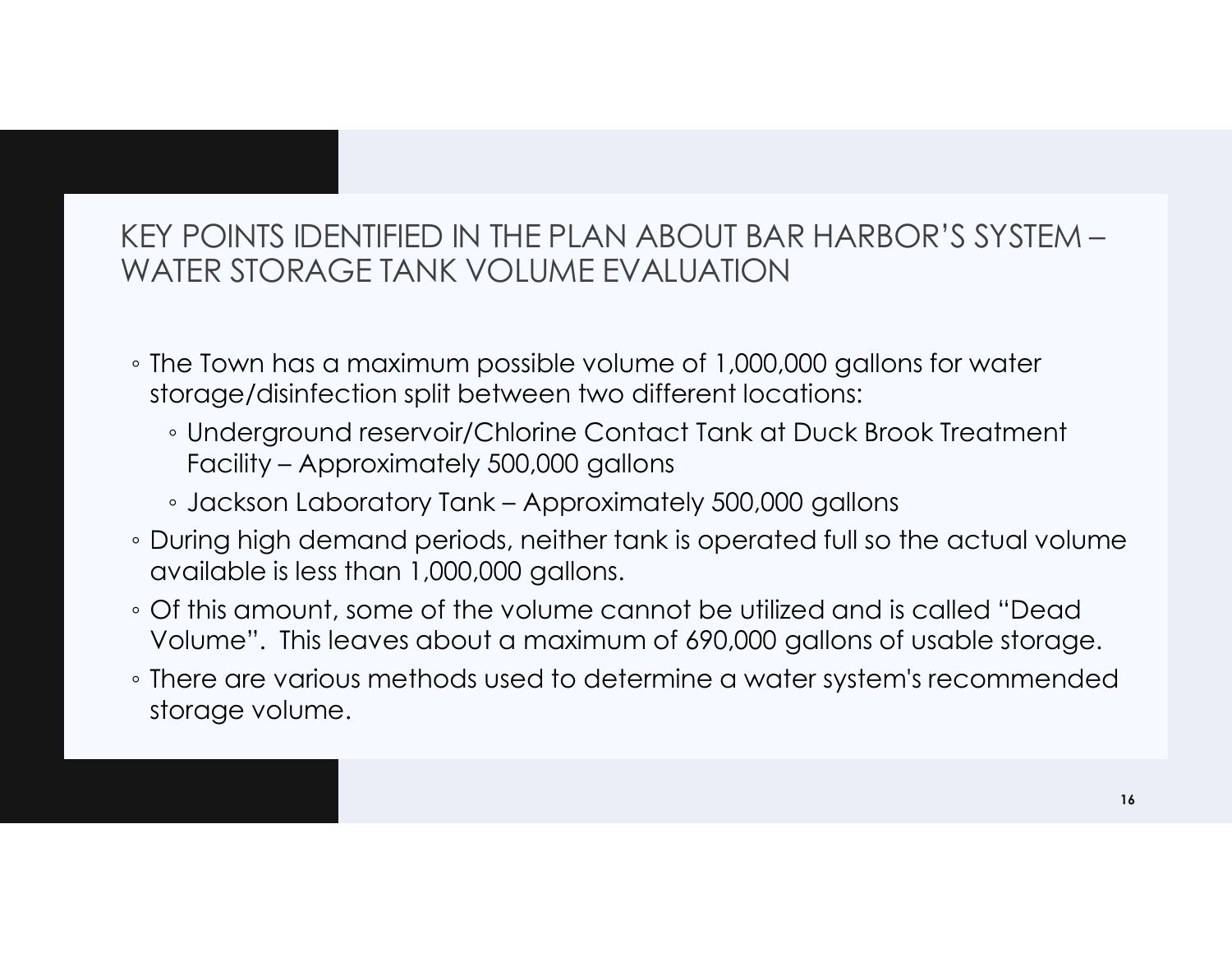## KEY POINTS IDENTIFIED IN THE PLAN ABOUT BAR HARBOR'S SYSTEM – WATER STORAGE TANK VOLUME EVALUATION

- We used the 2018 PUC report as a basis for water demand in Bar Harbor for these calculations.
- Using nationally recognized procedures for determining what the recommended volume would be, we have determined that an additional volume of 1,370,000 gallons would be beneficial for a water system of Bar Harbor's size.
- Adding more volume can also have negative implications related to water quality, especially for surface water systems so we do not recommend making a volume switch to this amount all at once.
- There are other methods to calculate recommended volume which result in lower recommended volume; however, Bar Harbor is still below those less conservative procedures.
- Through modeling, a recommended location has been evaluated. We would suggest possibly a 500,000-gallon installation for the first step in improving storage.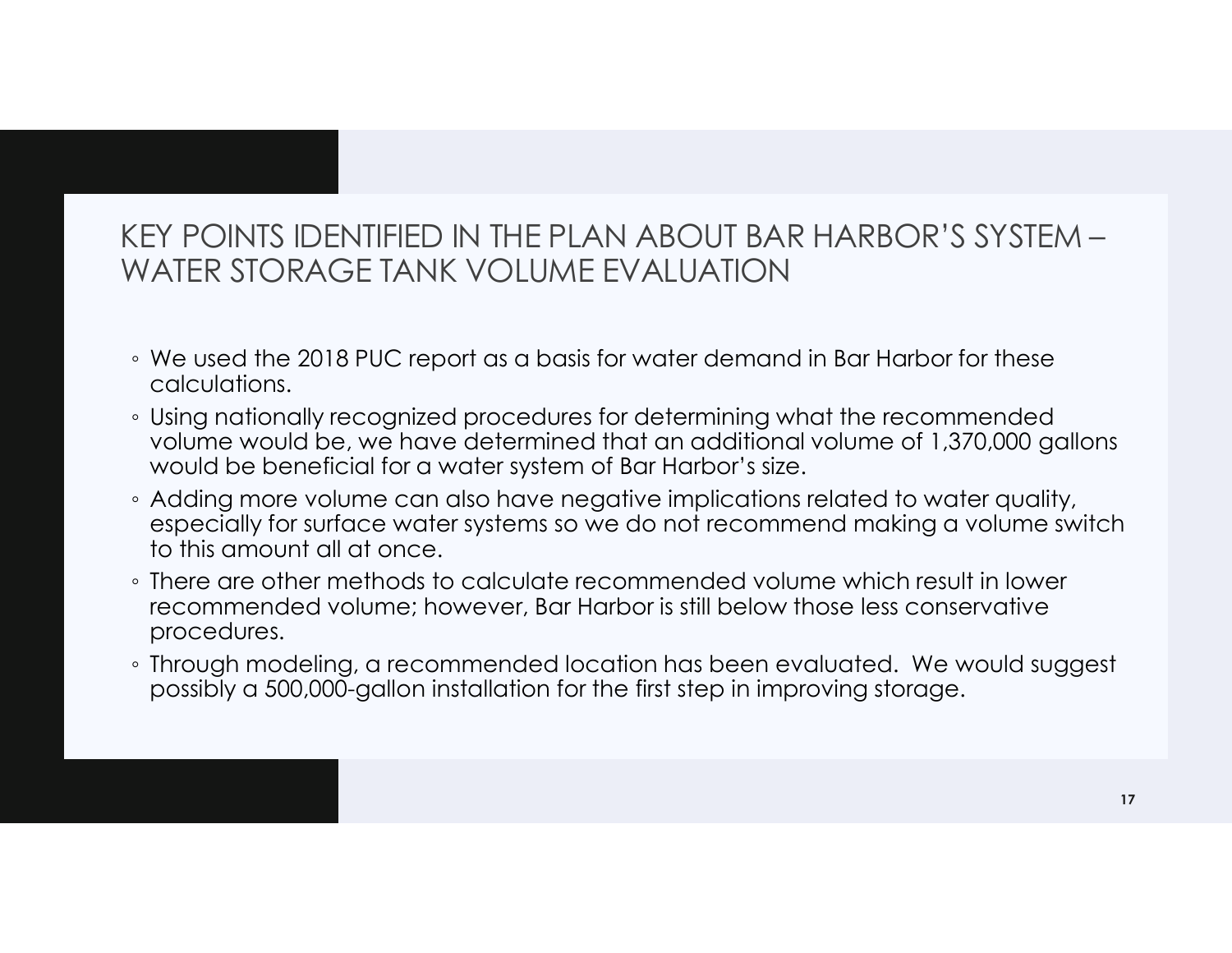## USE OF THE WATER MODEL IN THE COMPLETION OF THE COMPREHENSIVE WATER PLAN

- In order to evaluate decisions for updated storage and various other system responses and improvements, we completed a water model of the Town's system.
- The Water Model was calibrated and different system improvements were evaluated using the model as a basis to better understand the impacts of added water storage, pipe size changes, system connectivity, and location of improvements like a potential booster pump.
- The Town's water system layout is challenging with extreme variances in topography resulting in pressure variances, large developments and commercial systems with significant point source demands, along with older piping in busy downtown areas.
- Development has been permitted to occur in high elevation/low pressure areas.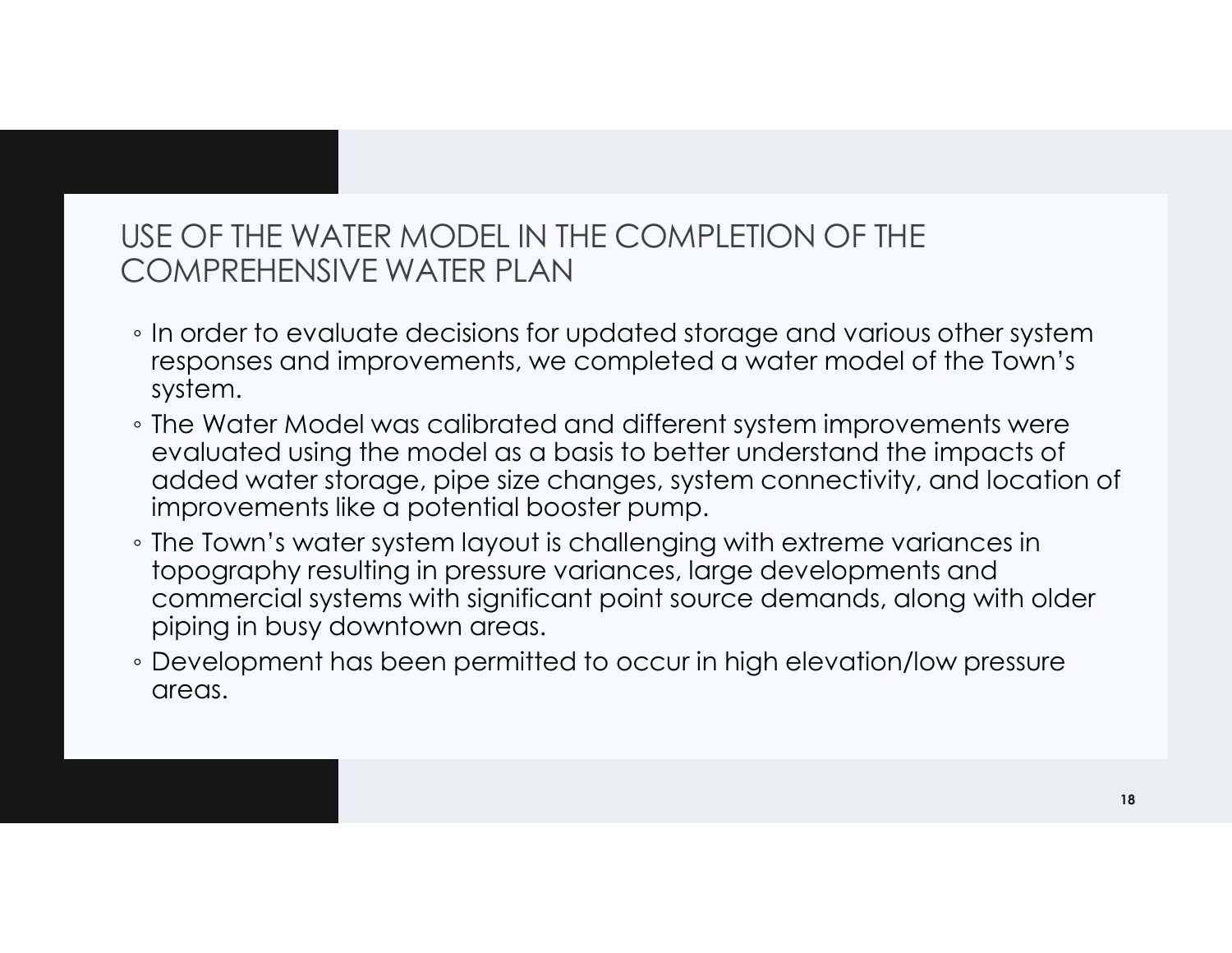## USE OF THE WATER MODEL IN THE COMPLETION OF THE COMPREHENSIVE WATER PLAN, CONT.

- Computer models are initially formed using elements that represent the existing water system.
- These components include reservoirs, tanks, pipes, nodes between pipes, hydrants, pumps, booster system, valves, etc.
- Attributes for system characteristics were gathered from available maps, reports, and surveys and applied to system elements to create the model basis.
- Actual system demands were applied to all of the nodes where the water use was experienced.
- We used actual measured topography to develop the actual hydraulic grade of the system.
- The better the known information, the better the model predictions.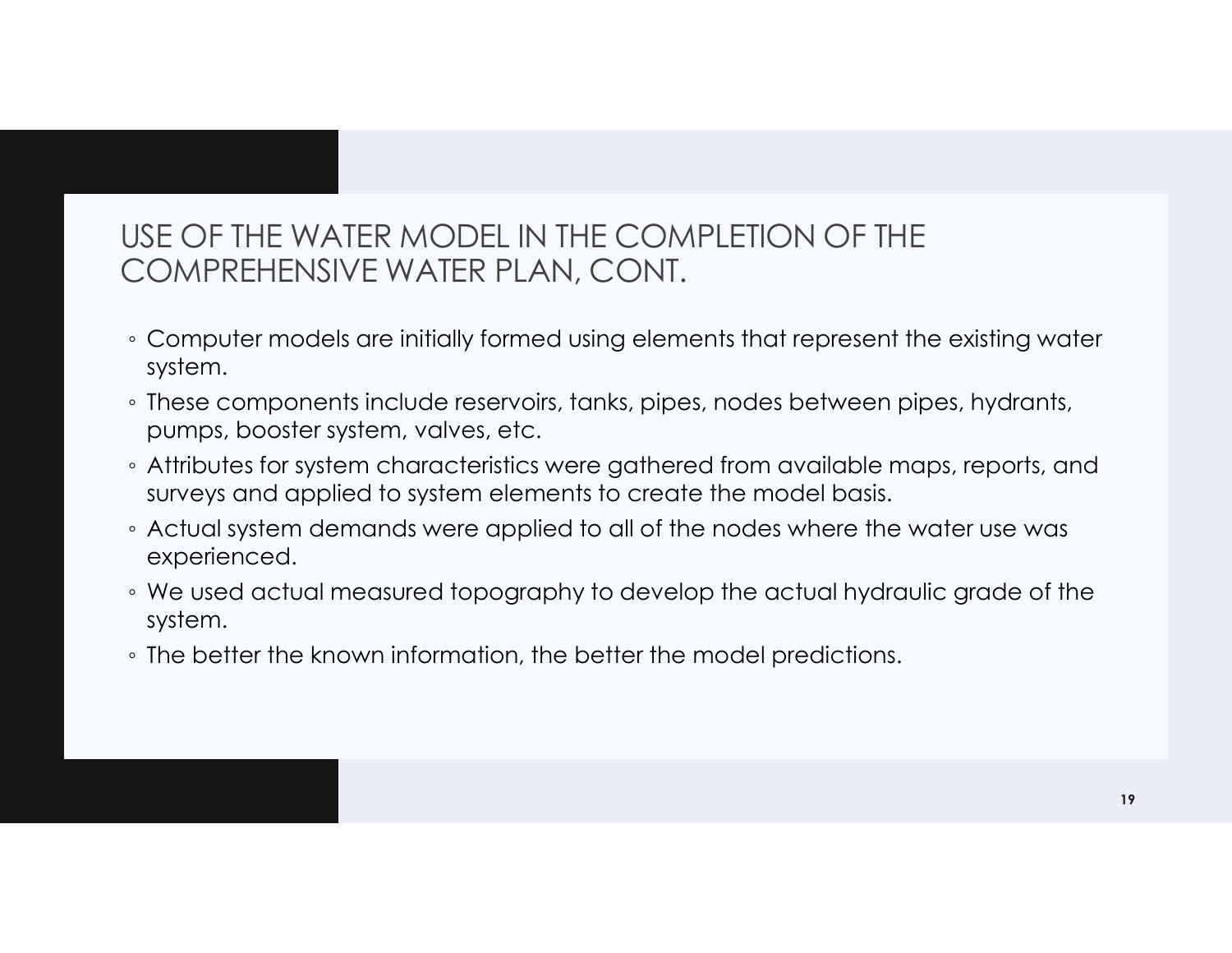## USE OF THE WATER MODEL IN THE COMPLETION OF THE COMPREHENSIVE WATER PLAN, CONT.

Once a representative model is created, it MUST be calibrated to verify that the data input is correct.

Ongoing updates to the model are important to keep the model up-to-date.

Once a model calibration is accepted, the model can be manipulated to simulate various system conditions, both existing and hypothetical. For the Master Plan these<br>simulations included:

- New Storage Tanks at different locations
- A Booster System at the Town's Ferry Terminal
- Larger pipes
- Impact of looping lines
- Adding elevation to existing tanks
- Pressure predictions in planned developments

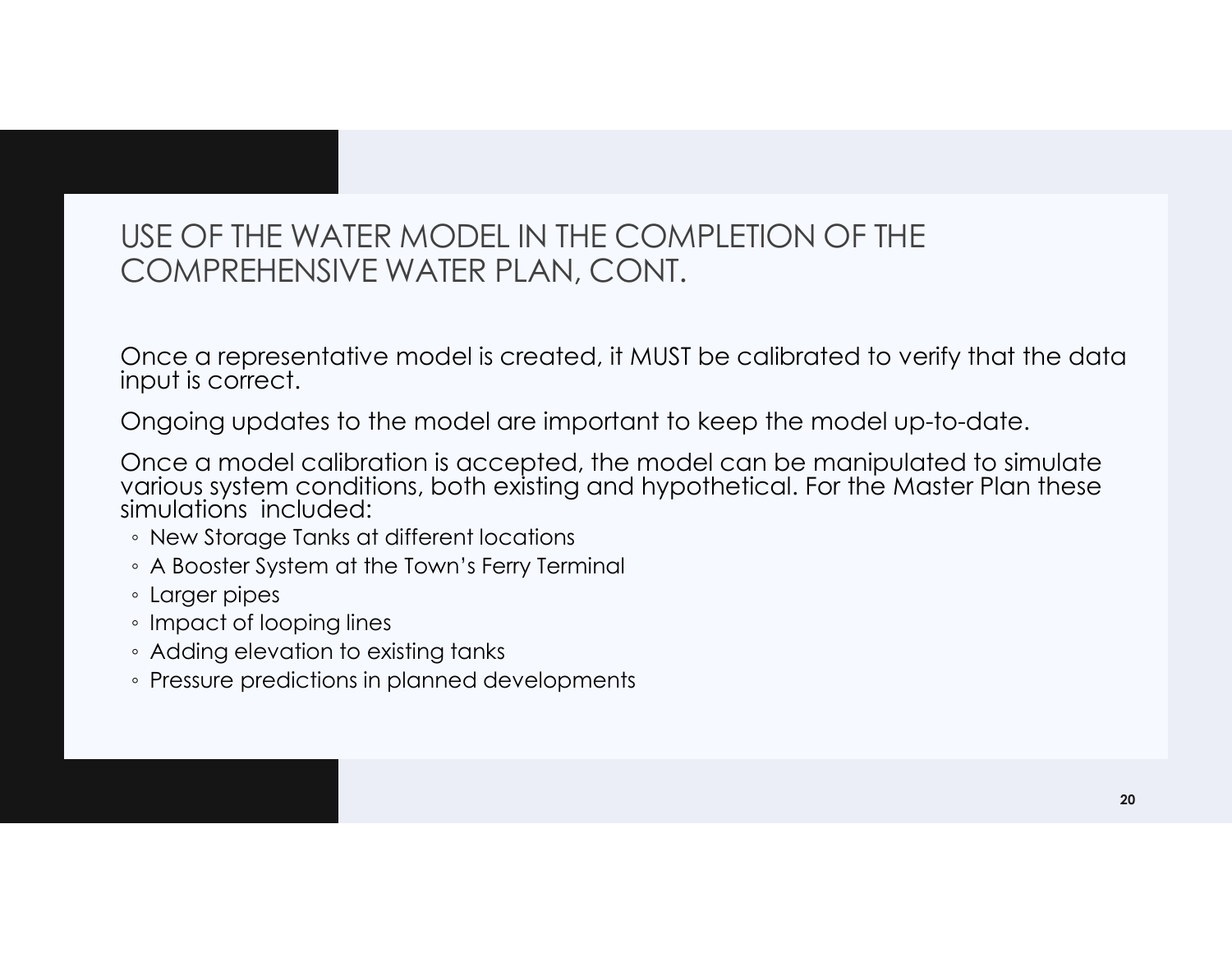## MODELED SCENARIOS EVALUATED DURING PLAN DEVELOPMENT:

- Evaluation of Hamilton Hill storage tank and Up-Island storage tank.
- New pump station at the Town's Ferry Terminal for filling of the Up-Island storage tank.
- Addition of height to the existing Jackson Laboratory Tank.
- Replacement of 4,277 LF of 8-inch diameter cast iron pipe on Kebo Road with 12-inch diameter ductile iron pipe.
- Addition of 740 LF of 16" ductile iron pipe on Eagle Lake Road between Prospect Avenue and Cross Street connecting the 6" and 12" Ø cast iron lines on Eagle Lake Road.
- Replacement of 6-inch diameter cast iron pipe on Main Street with 12" Ø ductile iron pipe.
- MODELED SCENARIOS EVALUATED DURING PLAN DEVELOPMENT:<br>
 Evaluation of Hamilton Hill storage tank and Up-Island storage tank.<br>
 New pump station of the Town's Ferry Terminal for filling of the Up-Island storage tank.<br>
 A 8-inch ductile iron.
- Looping on Holland Avenue between Cottage Street and West Street.
- Replacement of various small lines within the system.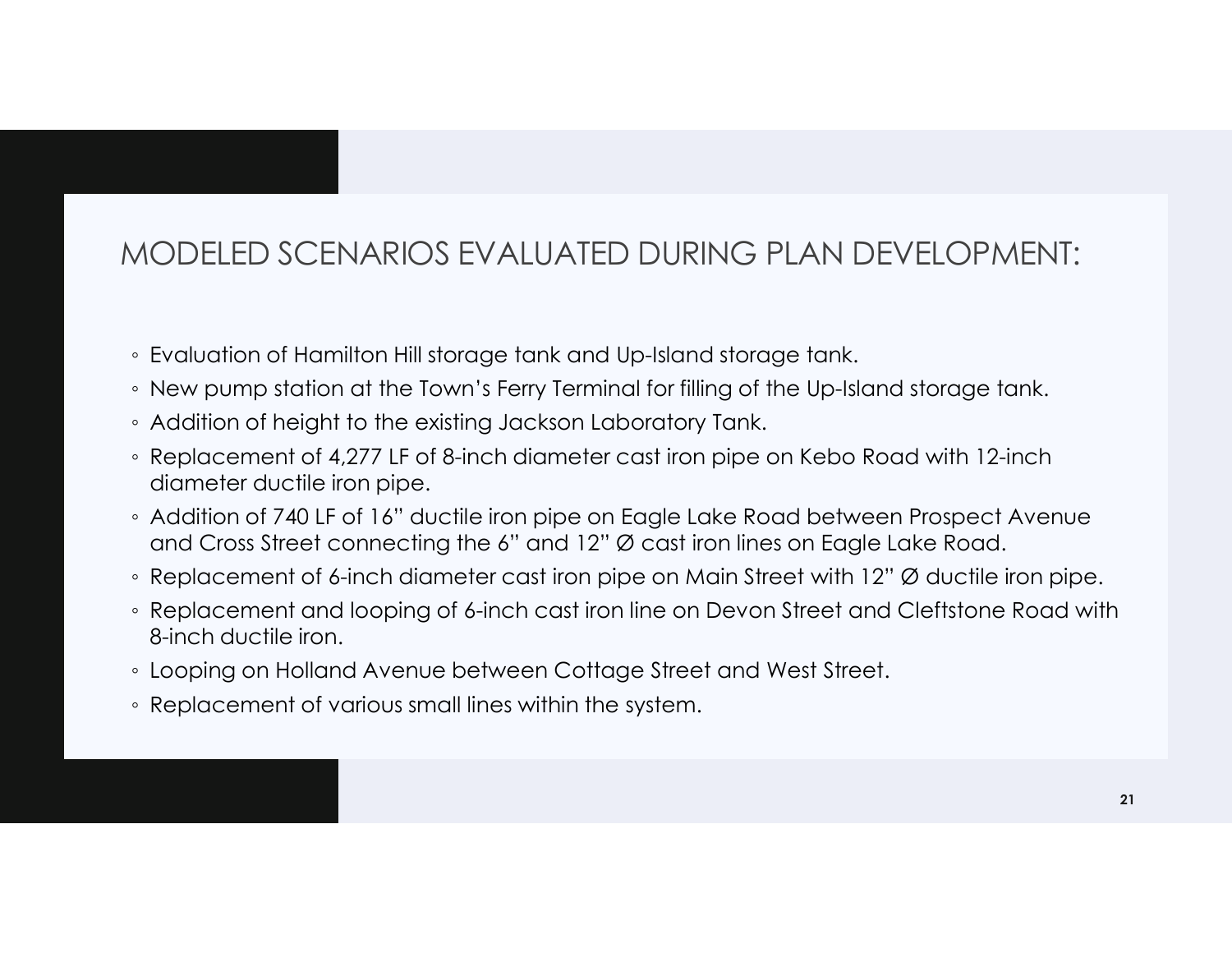# MASTER PLAN SUGGESTED PROJECTS — WATER STORAGE<br>• Construct new water storage tank on Town's property up-Island. This region spans from the

- Construct new water storage tank on Town's property up-Island. This region spans from the section of Eden Street north of the Ferry Terminal to the seasonal lines past Salisbury Cove, including Hulls Cove.
- The Dreamwood Hill tank near this location was demolished in 2019 due to its poor condition.
- If there was a line break in this area, the downstream users would have not access to a standby supply of water. In addition, the lengthy distribution line to this area has significant head losses which limit flow capacity and result in low pressures especially when hydrants are used.
- To remove these system issues, we evaluated two locations, the Dreamwood Hill Tank area and the Town owned land at the top of Ireson Hill in Salisbury Cove situated between the High Seas Motel and Acadia Ocean View Motel.
- We decided that the Ireson Hill location was preferable since the Dreamwood Hill location was at a lower elevation and the lot was undersized.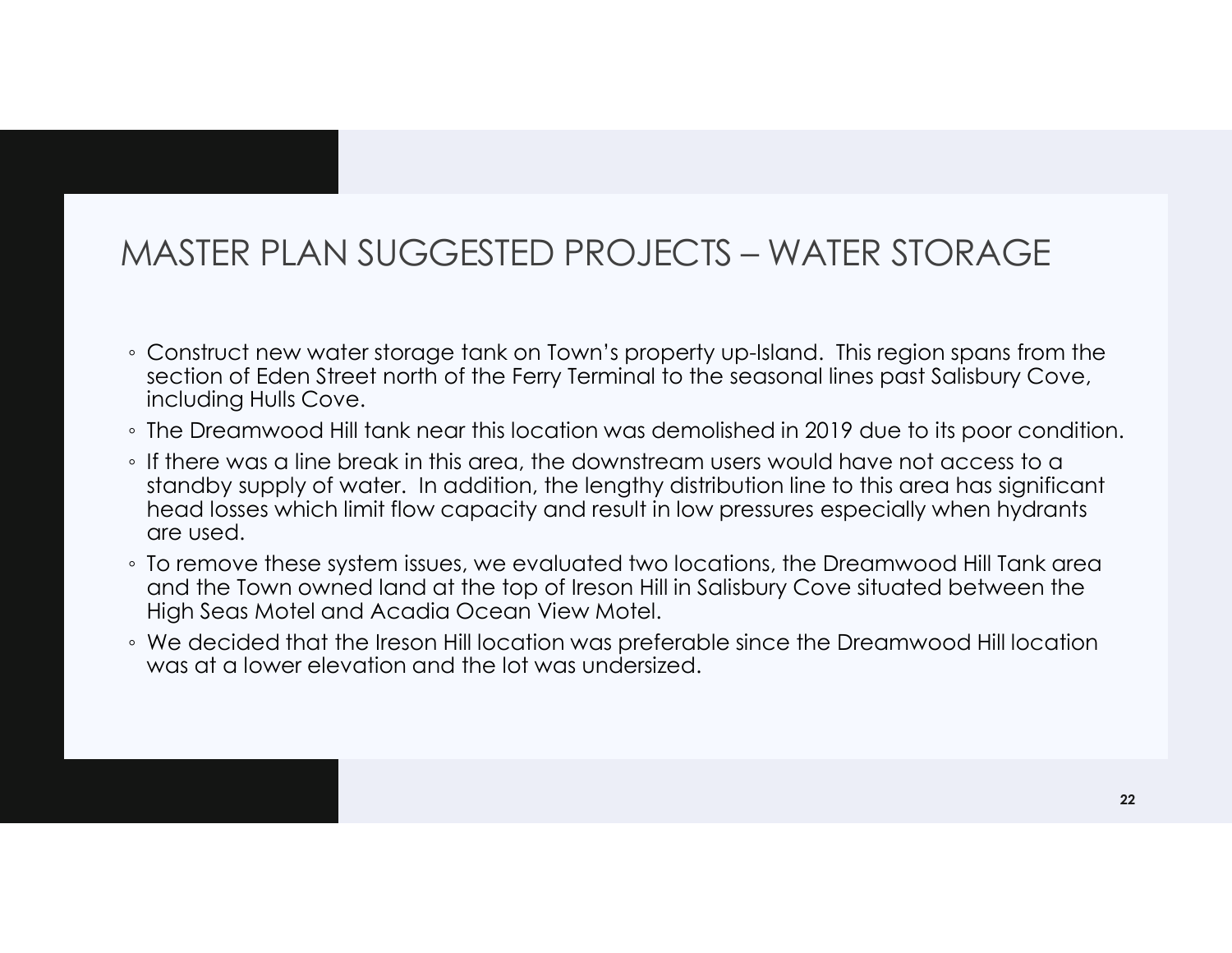# MASTER PLAN SUGGESTED PROJECTS — WATER STORAGE<br>• The Ireson Hill lot is about 1.72 acres with an elevation of around 220 feet. The higher

- The Ireson Hill lot is about 1.72 acres with an elevation of around 220 feet. The higher elevation is desirable as it works with the existing water supply elevation of Eagle Lake. It is also feasible to connect to the water system at this location.
- We suggested phasing the recommendations such that the Ireson Hill tank be installed and assessed for filling the summer pumps and overall performance before implementing additional recommendations to support up-island customers.
- MASTER PLAN SUGGESTED PROJECTS WATER STORAGE<br>
 The Ireson Hill lot is about 1.72 acres with an elevation of around 220 feet. The higher<br>
elevation is desirable as it works with the existing water supply elevation of Eag ASTER PLAN SUGGESTED PROJECTS — WATER STORAGE<br>The Ireson Hill lot is about 1.72 acres with an elevation of around 220 feet. The higher<br>elevation is desirable as it works with the existing water supply elevation of Eagle La pose Condition is discribed as if the way the the existing water proposed up-island transit of the unit of the unit is discribed to the steel of the unit is location of Eqgle Lake. It is also feasible to connect to the wat
- downtown area, it may be necessary to have a separate booster pump to efficiently fill the proposed up-island tank.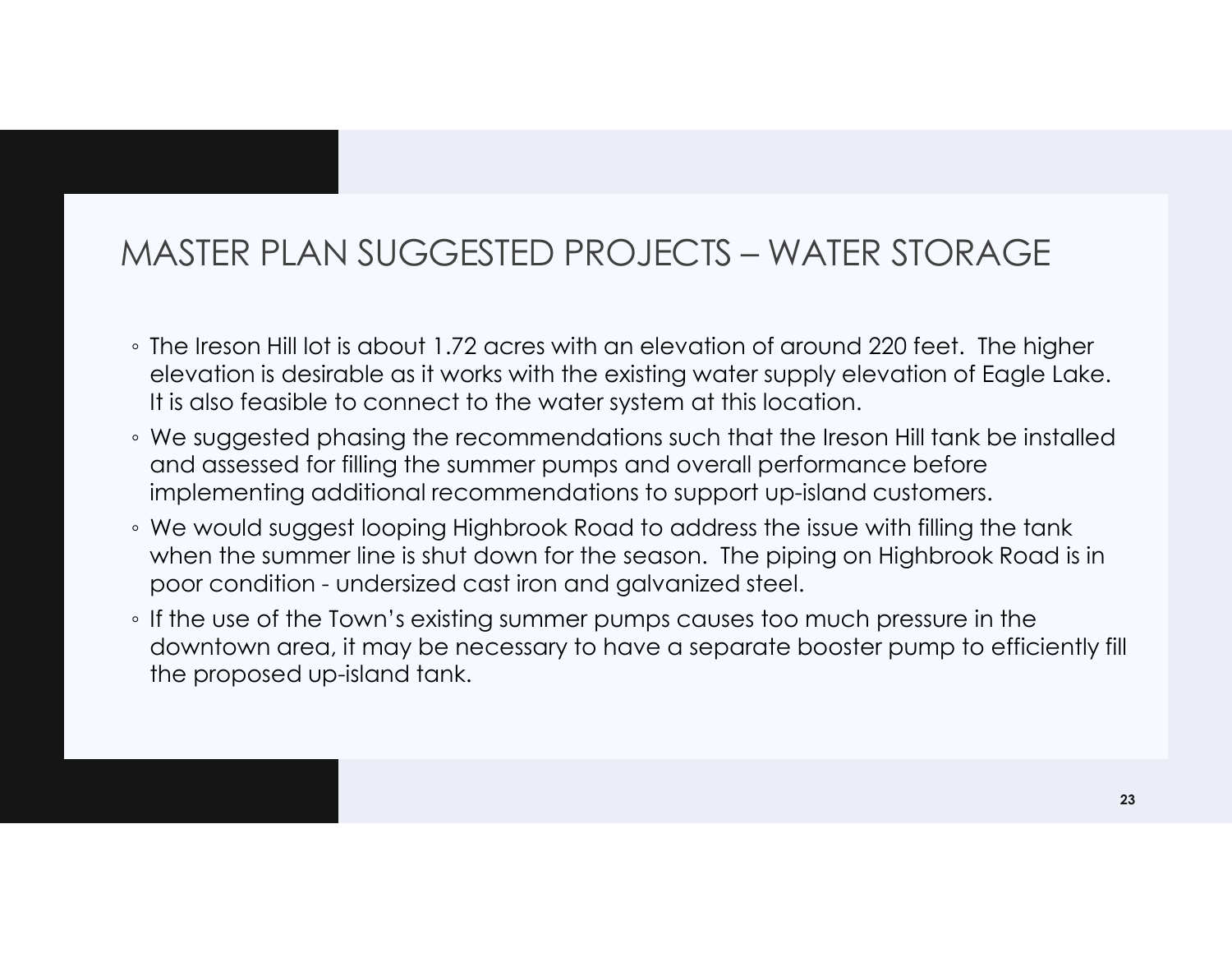# MASTER PLAN SUGGESTED PROJECTS – WATER STORAGE<br>A ligning laboratory Jone – The Jackson Laboratory tank operates at a lower bydrauling

- MASTER PLAN SUGGESTED PROJECTS WATER STORAGE<br>
. Jackson Laboratory Tank The Jackson Laboratory tank operates at a lower hydraulic<br>
elevation than the Duck Brook tank and is also lower than Eagle Lake. This requires use elevation than the Duck Brook tank and is also lower than Eagle Lake. This requires use of an altitude valve to prevent the tank from overflowing. Because of the increase in demand at Jackson Lab, they draw the tank down during the daytime to levels lower than what would be recommended. These levels can drop below 15 feet in the summertime, which is the recommended minimum operating level in the tank.
- This drops the hydraulic grade in the area by about 8 PSI.
- Future consideration to either increasing the height of the Jackson Lab tank by ten feet or installing another tank at this location would benefit the Town and would add about 167,000 gallons of storage if the tank was raised.
- We would recommend the up-island tank be done first since that will benefit the Jackson Lab tank in that demands from the Route 3 area would be satisfied by the volume in the new tank rather than drawing down the Jackson Laboratory Tank.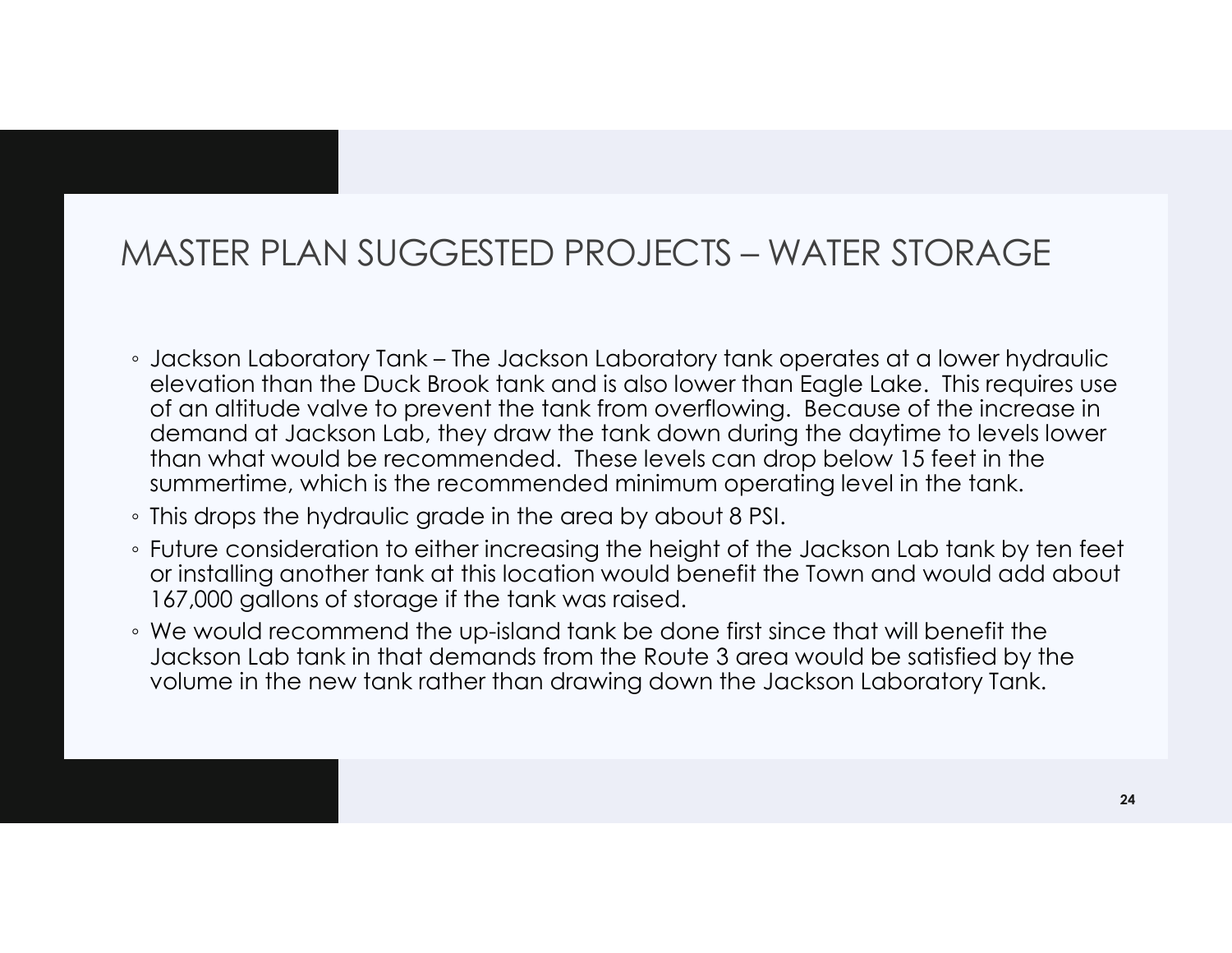## BOOSTER PUMP STATION IMPROVEMENTS – ARATA DRIVE AND<br>MOUNTAIN AVENUE MOUNTAIN AVENUE

- Both booster pump stations are in poor condition. The Town would like to upgrade these two booster stations by looping Arata Drive and using one station to supply both Mountain Avenue and Arata Drive.
- Both stations are below grade confined spaces, each with only one pump.
- The new station would be above ground and the piping on Arata Drive would need to be upgraded since it is undersized and in poor condition.
- We would suggest upsizing the line from 3-inch Galvanized Steel to 6-inch ductile iron.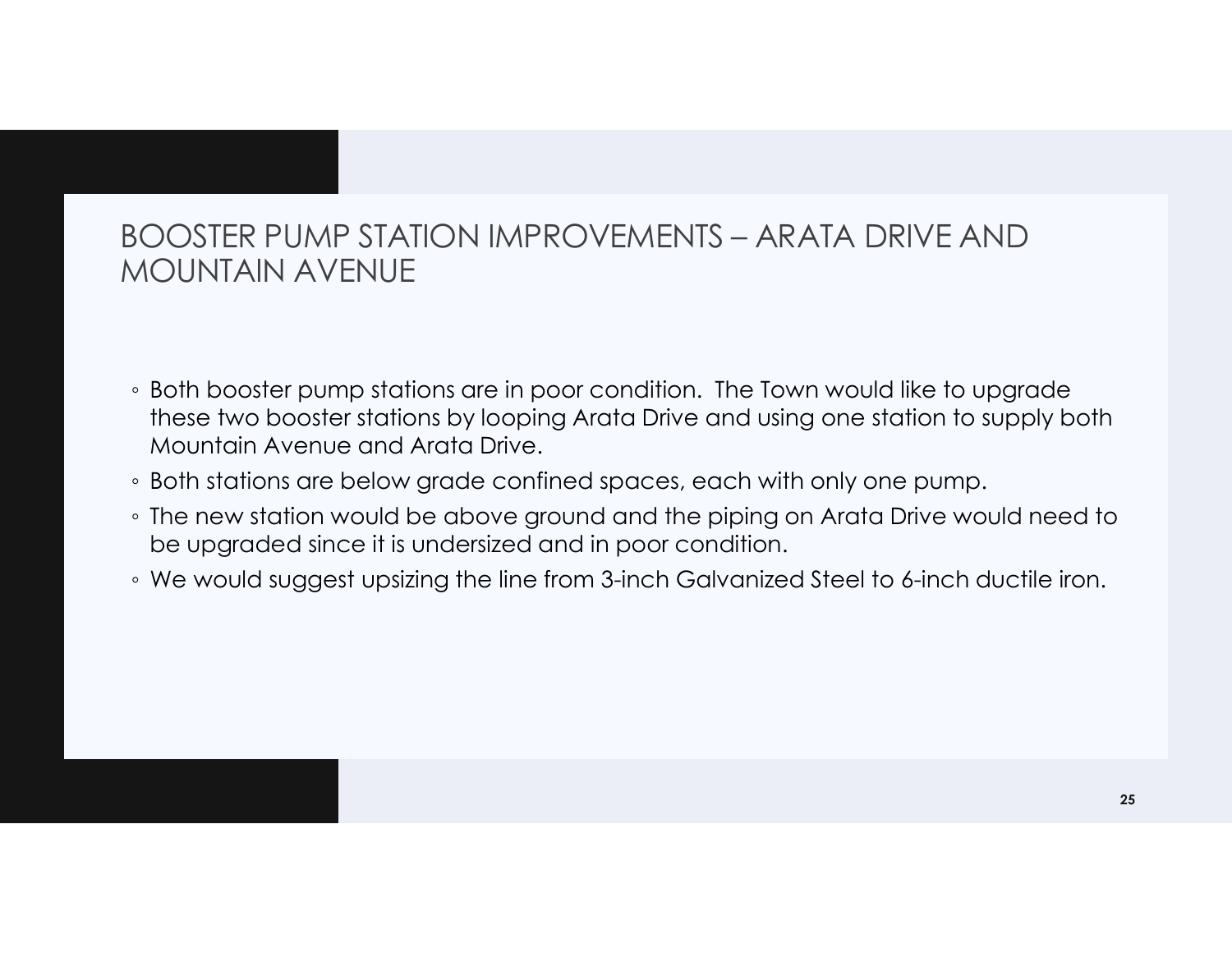## OVERALL WATER MAIN, VALVE AND HYDRANT IMPROVEMENTS

- Typically Towns complete watermain upgrades along with other infrastructure projects.
- The Plan provided general suggestions and preliminary sizing for the Town for various areas where we considered the watermains to be undersized or in need of replacement due to condition, age, etc.
- See the summary tables for each recommended improvement which contain preliminary order of magnitude cost estimates for each area.
- The plan has identified some lines that would need to be upgraded if certain tank or booster projects are completed.
- Where known low water pressure was discovered within the model, we evaluated alternative sizing for new lines to improve pressure. One example of this is Kebo Street. Upgrading the size to 12-inch diameter versus 8-inch cast iron had better results than the discussed new storage tank at Hamilton Hill.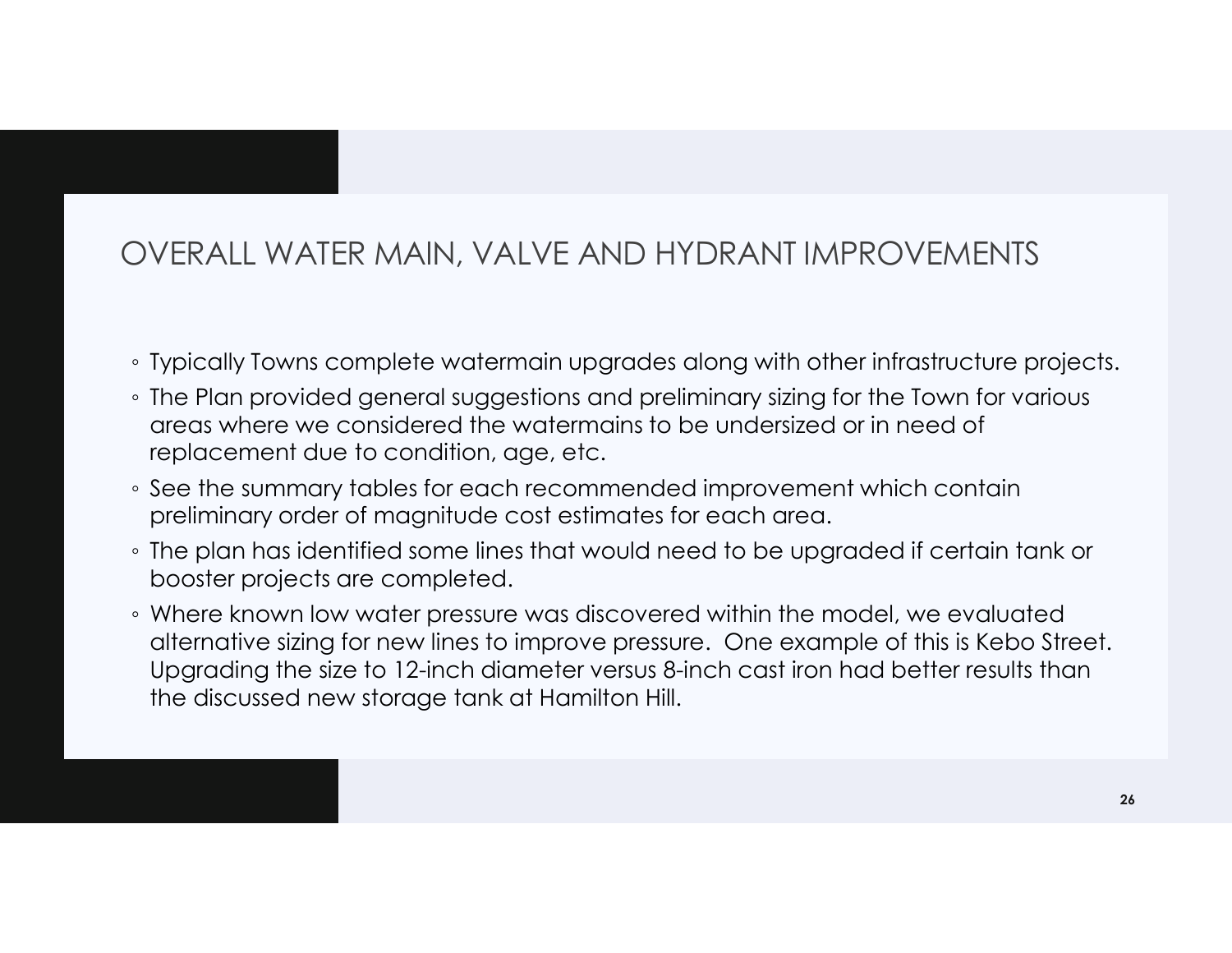|                              | RECOMMENDED INFRASTRUCTURE AND WATER SYSTEM                                                            |                     |                                                                                       |                                                                                             |
|------------------------------|--------------------------------------------------------------------------------------------------------|---------------------|---------------------------------------------------------------------------------------|---------------------------------------------------------------------------------------------|
|                              | <b>IMPROVEMENT PLAN</b><br>SUMMARY OF RECOMMENDATIONS FOR LONG TERM WATER MAIN REPLACEMENT             |                     |                                                                                       |                                                                                             |
| <b>PROGRAM</b>               |                                                                                                        |                     |                                                                                       |                                                                                             |
|                              |                                                                                                        |                     |                                                                                       |                                                                                             |
| <b>STREET/LOCATION</b>       | <b>RECOMMENDATION</b>                                                                                  | <b>LENGTH</b>       | <b>BENEFITS</b>                                                                       | <b>ESTIMATED COST</b>                                                                       |
| Devon Road                   | Increase line size from 6-inch CI to 8-inch DI.<br>(Table 1a)                                          | (LF)<br>1,350/2,000 | Improved water quality, pressure, aging<br>infrastructure, and fire flow.             | \$618,000 without Loop to West<br>\$803,000 with Loop to West<br>(Cost Table A.1a and A.1b) |
|                              | Loop piping to West Street Extension (Table 1b)<br>Increase the line size from 6-inch CI to 8-inch DI. | 1,150               | Improved water quality, fire flow, aging<br>infrastructure, and eliminates a bleeder. | \$359,000<br>(Cost Table A.2)                                                               |
| Old Farm Road<br>Harbor Lane | Increase line size from 6-inch CI to 8-inch DI.                                                        | 624                 | Improved water quality, fire flow, aging<br>infrastructure, and eliminates a bleeder. | \$229,000<br>(Cost Table A.3)                                                               |
| Hamor Lane                   | Increase the line size from 2-inch GS to 4-inch DI.                                                    | 500                 | Improved water quality and aging<br>infrastructure.                                   | \$170,000<br>(Cost Table A.4)                                                               |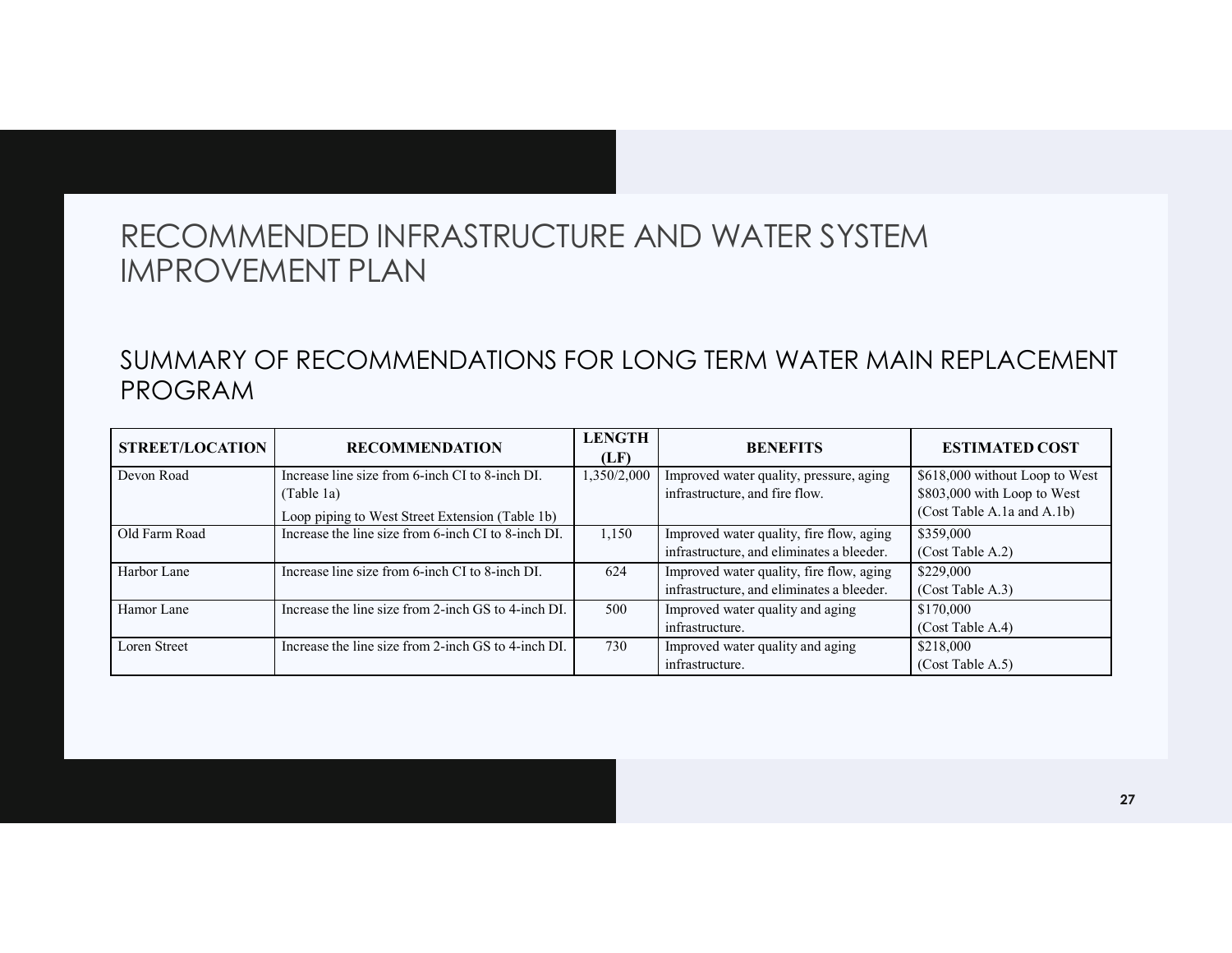|                                   | RECOMMENDED INFRASTRUCTURE AND WATER SYSTEM<br><b>IMPROVEMENT PLAN (CONTINUED)</b>                                   |               |                                                                                                                                                |                                                   |  |
|-----------------------------------|----------------------------------------------------------------------------------------------------------------------|---------------|------------------------------------------------------------------------------------------------------------------------------------------------|---------------------------------------------------|--|
|                                   | SUMMARY OF RECOMMENDATIONS FOR LONG TERM WATER MAIN REPLACEMENT                                                      |               |                                                                                                                                                |                                                   |  |
|                                   | PROGRAM (CONTINUED)                                                                                                  | <b>LENGTH</b> |                                                                                                                                                |                                                   |  |
| <b>STREET/LOCATION</b>            | <b>RECOMMENDATION</b>                                                                                                | (LF)          | <b>BENEFITS</b>                                                                                                                                | <b>ESTIMATED COST</b>                             |  |
| Kebo Street <sup>2</sup>          | Increase the line size from 8-inch CI to 12-inch<br>DI.                                                              | 4,310         | Remove significant bottleneck and                                                                                                              | \$1,440,000                                       |  |
| Arata Drive <sup>2</sup>          | Increase the line size from 3-inch GS to 6-inch DI.                                                                  | 1,053         | improve pressure reliability.<br>Improved water quality, increased<br>reliability and reduced pressure losses for<br>combined booster station. | (Cost Table A.6)<br>\$356,000<br>(Cost Table A.7) |  |
| Hancock Street                    | Increase the line size from 6-inch CI and 2-inch                                                                     | 2,120         | Improved water quality, aging                                                                                                                  | \$749,000                                         |  |
| Atlantic Avenue                   | GS to 8-inch DI and 4-inch DI.<br>Increase the line size from 6-inch CI and 2-inch<br>GS to 8-inch DI and 4-inch DI. | 1,100         | infrastructure, and fire flow.<br>Improved water quality, aging<br>infrastructure, and fire flow.                                              | (Cost Table A.8)<br>\$489,000<br>(Cost Table A.9) |  |
| Albert Meadows and                | Increase the line size from 6-inch CI and 3-inch                                                                     | 952           | Improved water quality, aging                                                                                                                  | \$531,000                                         |  |
| Derby Lane                        | GS to 8-inch DI.                                                                                                     |               | infrastructure, and fire flow.                                                                                                                 | (Cost Table A.10)                                 |  |
| Stephen's Lane and<br>Cottage Way | Increase the line size from 2-inch GS to 4-inch DI.                                                                  | 750           | Improved water quality, aging<br>infrastructure.                                                                                               | \$323,000<br>(Cost Table A.11)                    |  |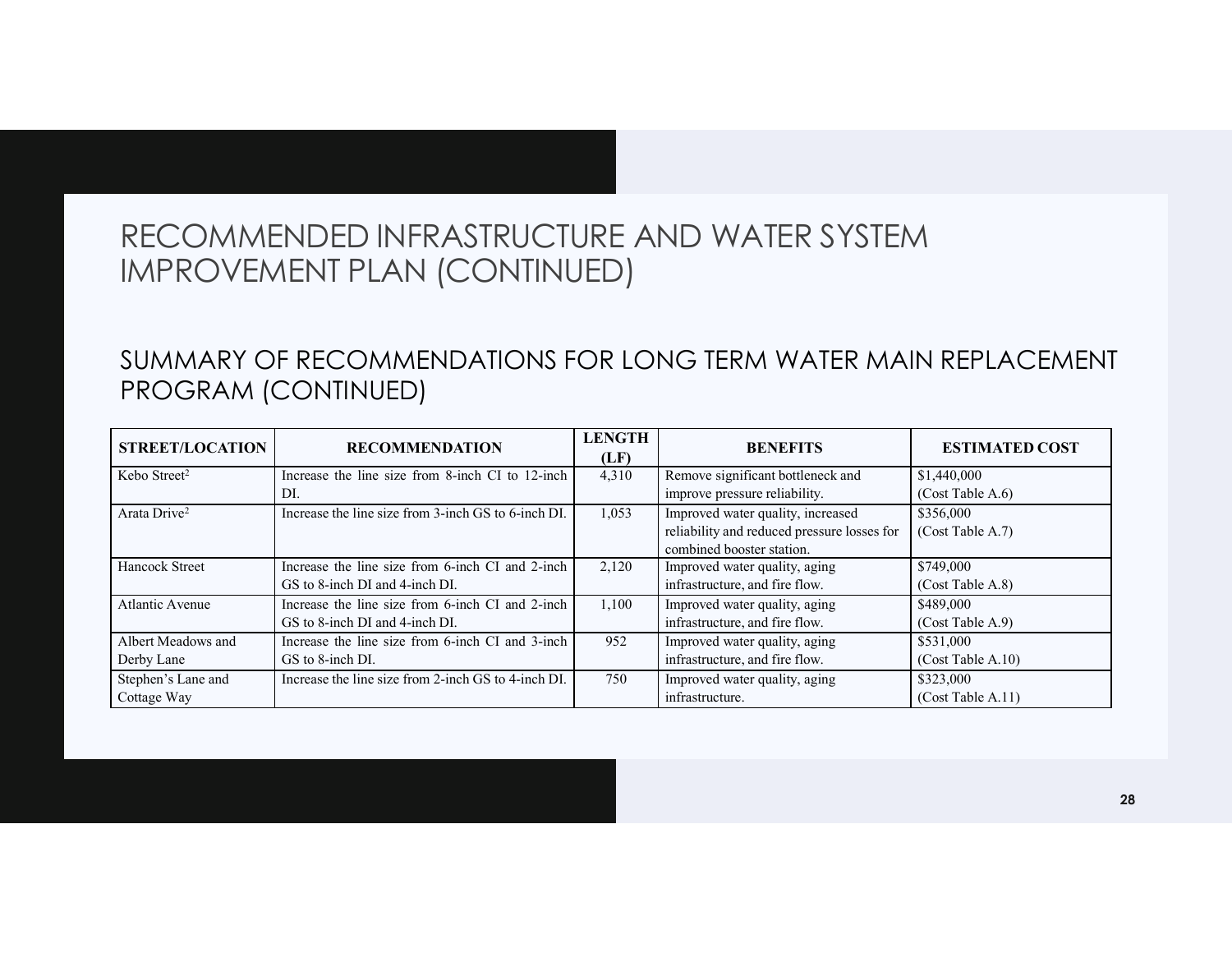|                                                 | RECOMMENDED INFRASTRUCTURE AND WATER SYSTEM<br><b>IMPROVEMENT PLAN (CONTINUED)</b>                  |                       |                                                                                                                                                        |                                                     |
|-------------------------------------------------|-----------------------------------------------------------------------------------------------------|-----------------------|--------------------------------------------------------------------------------------------------------------------------------------------------------|-----------------------------------------------------|
|                                                 |                                                                                                     |                       |                                                                                                                                                        |                                                     |
| PROGRAM (CONTINUED)                             | SUMMARY OF RECOMMENDATIONS FOR LONG TERM WATER MAIN REPLACEMENT                                     |                       |                                                                                                                                                        |                                                     |
| <b>STREET/LOCATION</b>                          | <b>RECOMMENDATION</b>                                                                               | <b>LENGTH</b><br>(LF) | <b>BENEFITS</b>                                                                                                                                        | <b>ESTIMATED COST</b>                               |
| Newton Way and Des Isle                         | Increase the line size from 2-inch and 3-inch GS                                                    | 1,100                 | Improved water quality and aging                                                                                                                       | \$463,000                                           |
| Avenue<br>Eagle Lake Road                       | to 8-inch DI.<br>Increase the line size from 2-inch to 8-inch DI.<br>Loop to Cross Street.          | 740                   | infrastructure.<br>Improved water quality, aging<br>infrastructure, extend fire protection<br>service area, extend service through to<br>Cross Street. | (Cost Table A.12)<br>\$319,000<br>(Cost Table A.13) |
| <b>Spring Street</b><br>(Includes southern end) | Remove 10-inch CI pipe and replace with 10-inch<br>DI, upsize 2-inch GS and 4-inch CI to 8-inch DI. | 1,250                 | Improved water quality, aging<br>infrastructure, and fire protection. Upper                                                                            | \$502,000<br>(Cost Table A.14)                      |
| Shannon Road                                    | Remove last remaining 10-inch AC and replace<br>with 10-inch DI.                                    | 1,500                 | Spring in location of future sewer project.<br>Improved water quality, aging<br>infrastructure In Location of future sewer<br>project.                 | \$718,000<br>(Cost Table A.15)                      |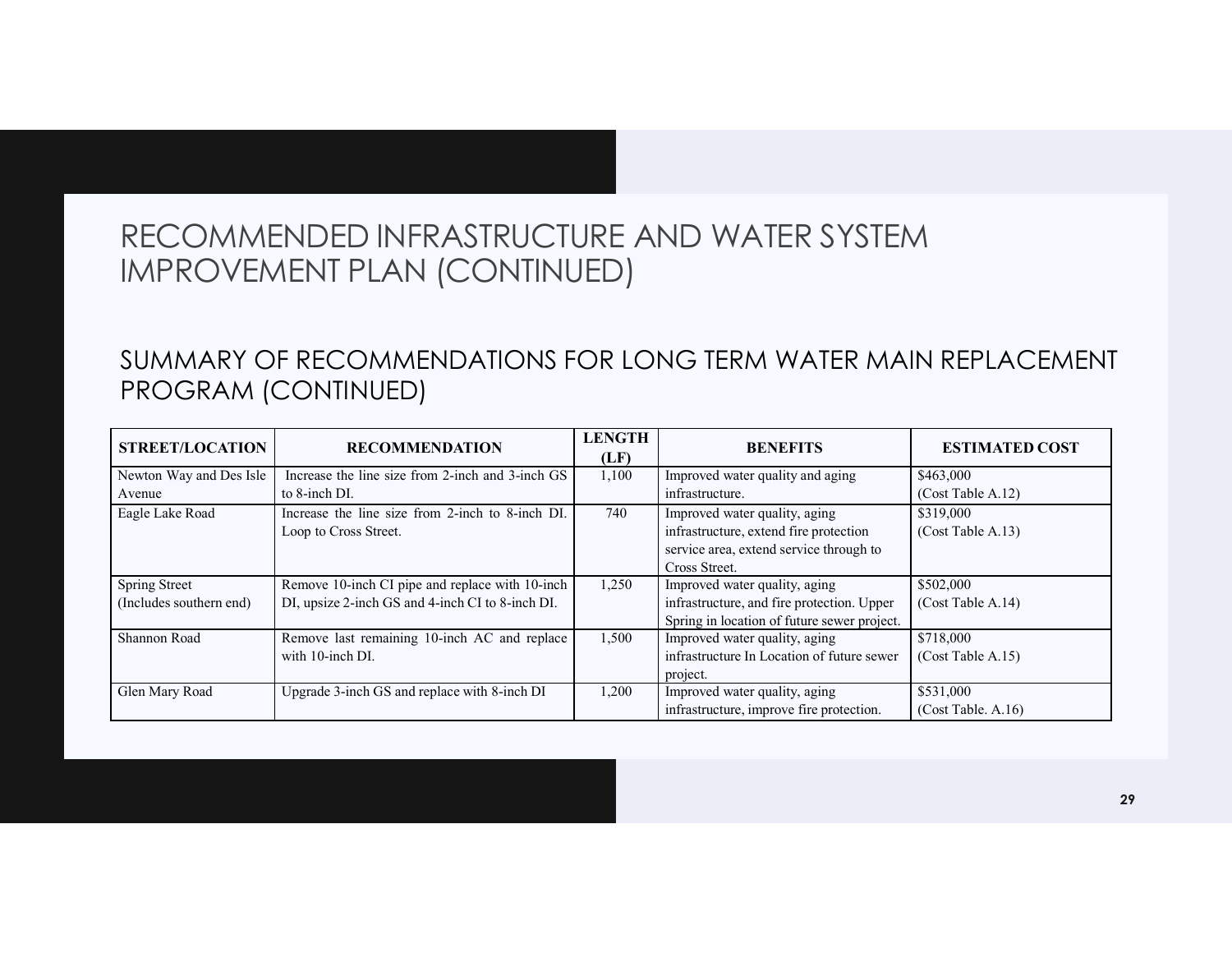|                        | RECOMMENDED INFRASTRUCTURE AND WATER SYSTEM<br><b>IMPROVEMENT PLAN (CONTINUED)</b> |               |                                                                                                               |                                                     |  |
|------------------------|------------------------------------------------------------------------------------|---------------|---------------------------------------------------------------------------------------------------------------|-----------------------------------------------------|--|
|                        | SUMMARY OF RECOMMENDATIONS FOR LONG TERM WATER MAIN REPLACEMENT                    |               |                                                                                                               |                                                     |  |
| PROGRAM (CONTINUED)    |                                                                                    |               |                                                                                                               |                                                     |  |
| <b>STREET/LOCATION</b> | <b>RECOMMENDATION</b>                                                              | <b>LENGTH</b> | <b>BENEFITS</b>                                                                                               | <b>ESTIMATED COST</b>                               |  |
| <b>Holland Avenue</b>  | Increase 6-inch CI and 2-inch GS to 8-inch DI.                                     | (LF)<br>1,450 | Improve water quality, aging<br>infrastructure. Improve fire protection.<br>Future location of sewer project. | \$577,000<br>(Cost Table A.17)                      |  |
| Main Street            | Increase 6-inch CI to 12-inch DI.                                                  | 2,400         | Improve water quality and bottleneck                                                                          | \$1,274,000                                         |  |
| Scott's Lane           | Increase 2-inch GS to 8-inch DI.                                                   | 850           | through downtown.<br>Improve water quality, aging                                                             | (Cost Table A.18)<br>\$289,000                      |  |
| <b>Stanwood Place</b>  | Increase 3-inch GS to 4-inch DI.                                                   | 200           | infrastructure, and fire protection.<br>Improve water quality and aging                                       | (Cost Table A.19)<br>\$146,000                      |  |
| Kavanaugh Place        | Increase 2-inch GS to 4-inch DI.                                                   | 350           | infrastructure.<br>Improve water quality and aging<br>infrastructure.                                         | (Cost Table A.20)<br>\$167,000<br>(Cost Table A.21) |  |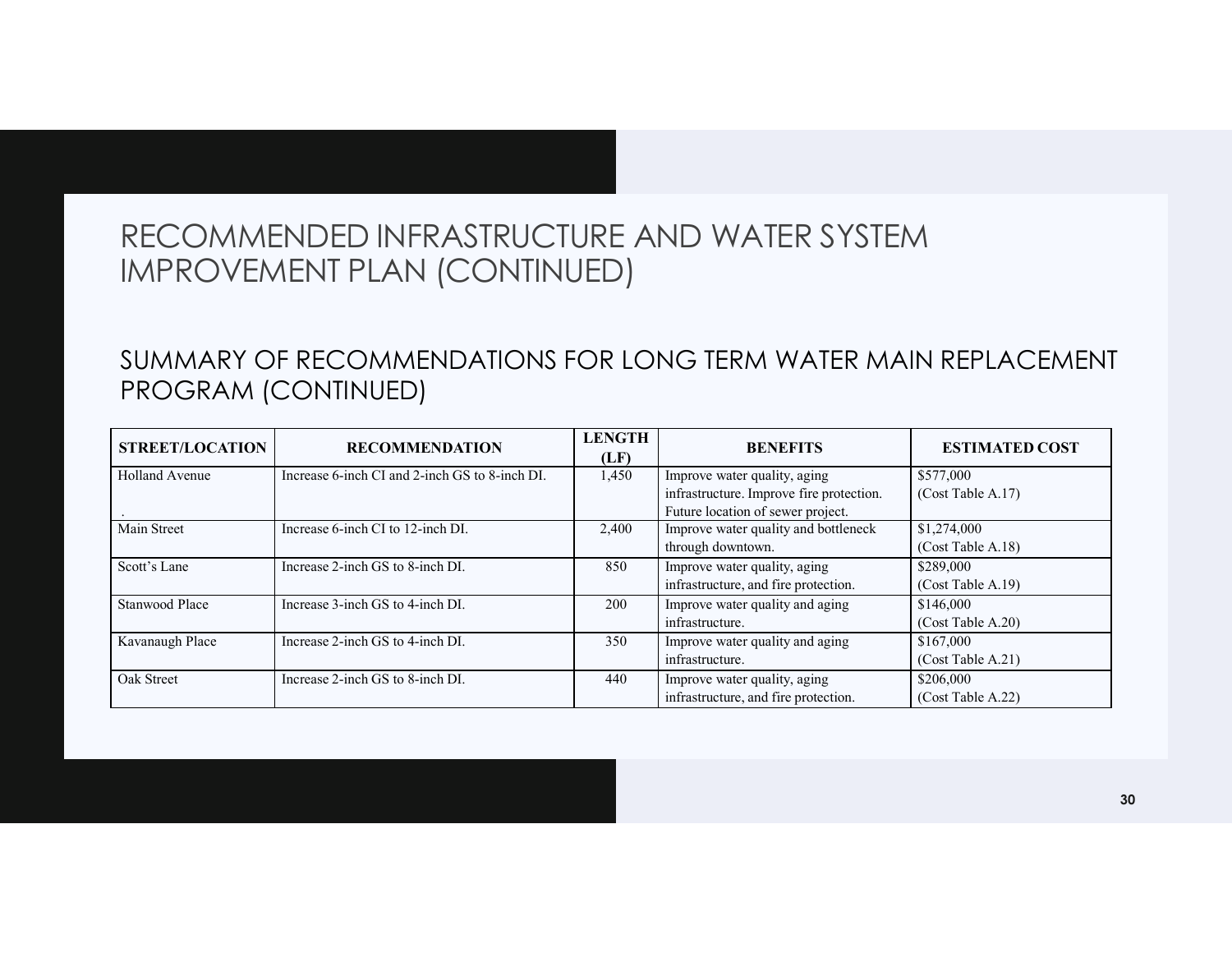| RECOMMENDED INFRASTRUCTURE AND WATER SYSTEM<br><b>IMPROVEMENT PLAN (CONTINUED)</b><br>SUMMARY OF RECOMMENDATIONS FOR LONG TERM WATER MAIN REPLACEMENT<br>PROGRAM (CONTINUED)<br><b>LENGTH</b><br><b>STREET/LOCATION</b><br><b>RECOMMENDATION</b><br><b>BENEFITS</b><br><b>ESTIMATED COST</b><br>(LF)<br>Replace 6-inch CI with 8-inch DI and loop to<br>\$375,000<br>850<br>Improve water quality, aging<br>infrastructure, and fire flow. This needs to<br>West Street Extension.<br>(Cost Table A.23)<br>be done with new storage tank, and Ferry<br>Terminal Booster Pump.<br>Replace 8-inch CI with 8-inch DI. (This was not<br>\$469,000<br>960<br>Needs to be done if Ferry Terminal<br>upsized to 12 inches since the downstream piping<br>Booster Pump is installed. This also is<br>(Cost Table A.24)<br>was recently replaced to 8-inch DI.)<br>older CI piping and may need updating at<br>some point due to its age.<br><b>Total Estimated Water Line Costs (In 2020 Dollars)</b><br>\$11,518,000 to \$11,703,000 |  |  |  |
|-------------------------------------------------------------------------------------------------------------------------------------------------------------------------------------------------------------------------------------------------------------------------------------------------------------------------------------------------------------------------------------------------------------------------------------------------------------------------------------------------------------------------------------------------------------------------------------------------------------------------------------------------------------------------------------------------------------------------------------------------------------------------------------------------------------------------------------------------------------------------------------------------------------------------------------------------------------------------------------------------------------------------------|--|--|--|
| Highbrook Road <sup>2</sup><br>Eden Street <sup>3</sup>                                                                                                                                                                                                                                                                                                                                                                                                                                                                                                                                                                                                                                                                                                                                                                                                                                                                                                                                                                       |  |  |  |
|                                                                                                                                                                                                                                                                                                                                                                                                                                                                                                                                                                                                                                                                                                                                                                                                                                                                                                                                                                                                                               |  |  |  |
|                                                                                                                                                                                                                                                                                                                                                                                                                                                                                                                                                                                                                                                                                                                                                                                                                                                                                                                                                                                                                               |  |  |  |
|                                                                                                                                                                                                                                                                                                                                                                                                                                                                                                                                                                                                                                                                                                                                                                                                                                                                                                                                                                                                                               |  |  |  |
|                                                                                                                                                                                                                                                                                                                                                                                                                                                                                                                                                                                                                                                                                                                                                                                                                                                                                                                                                                                                                               |  |  |  |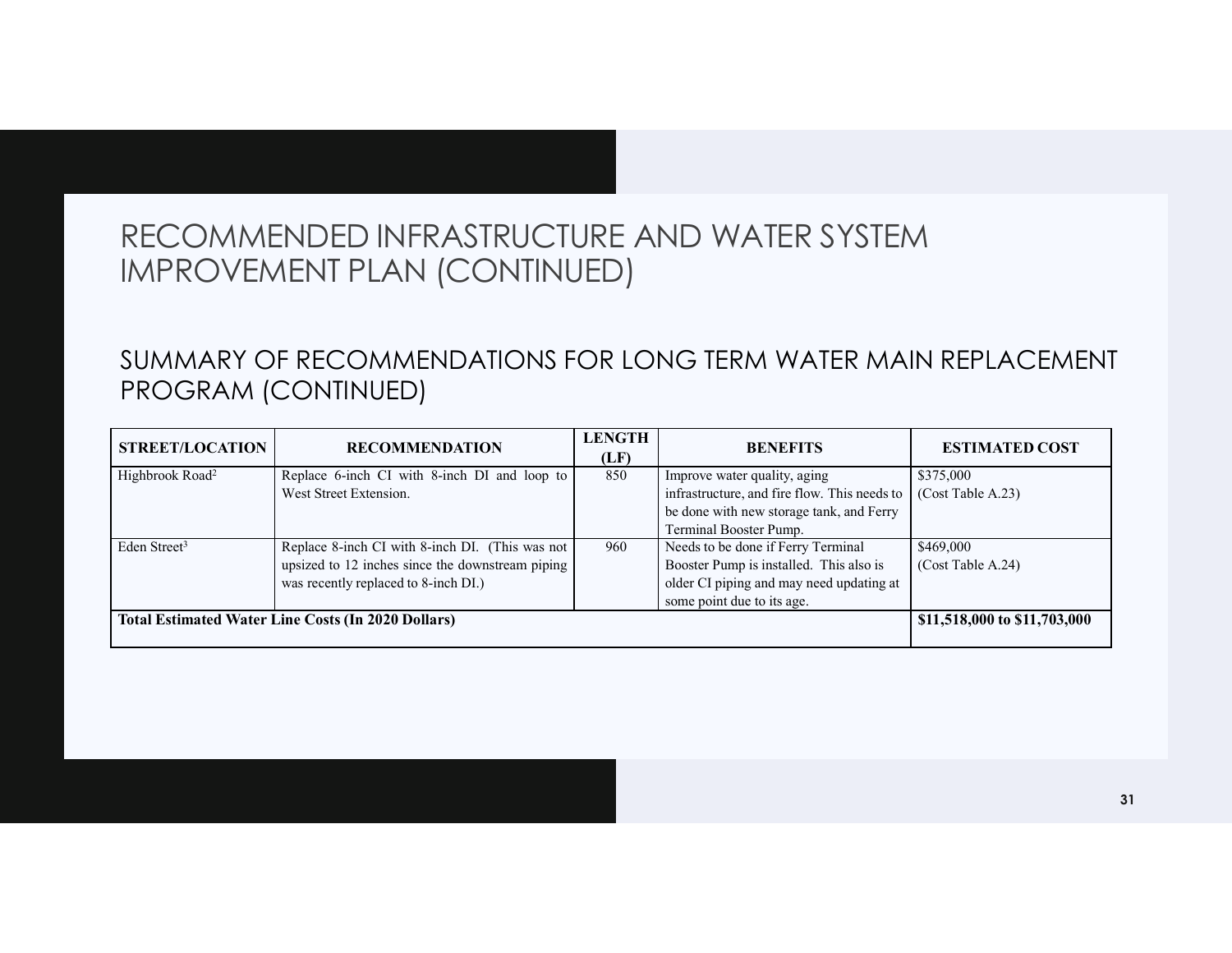## ESTIMATED COST OF FIRE HYDRANT REPLACEMENTS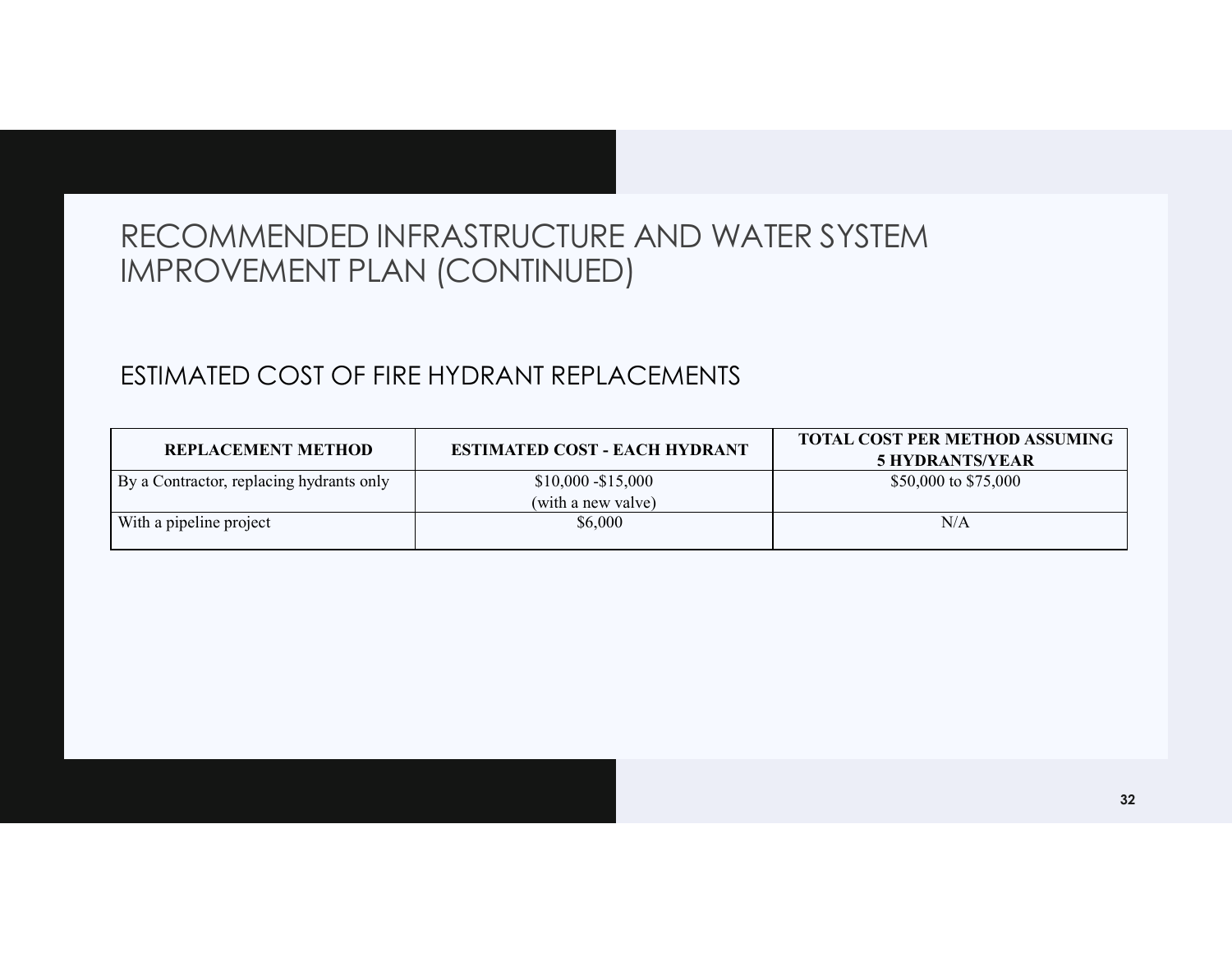## ESTIMATED COST OF VALVE REPLACEMENTS

| RECOMMENDED INFRASTRUCTURE AND WATER SYSTEM                   |                      |                                |
|---------------------------------------------------------------|----------------------|--------------------------------|
| <b>IMPROVEMENT PLAN (CONTINUED)</b>                           |                      |                                |
| ESTIMATED COST OF VALVE REPLACEMENTS                          |                      |                                |
| <b>REPLACEMENT METHOD</b>                                     | EST. COST, PER VALVE | <b>EST. COST/YEAR (5/YEAR)</b> |
| By a Contractor, replacing valves only, including excavation. | $$10,000 - $15,000$  | \$50,000 to \$75,000           |
| Insertion Valves including excavation by contractor.          | \$10,000 to 20,000   | \$50,000 to \$100,000          |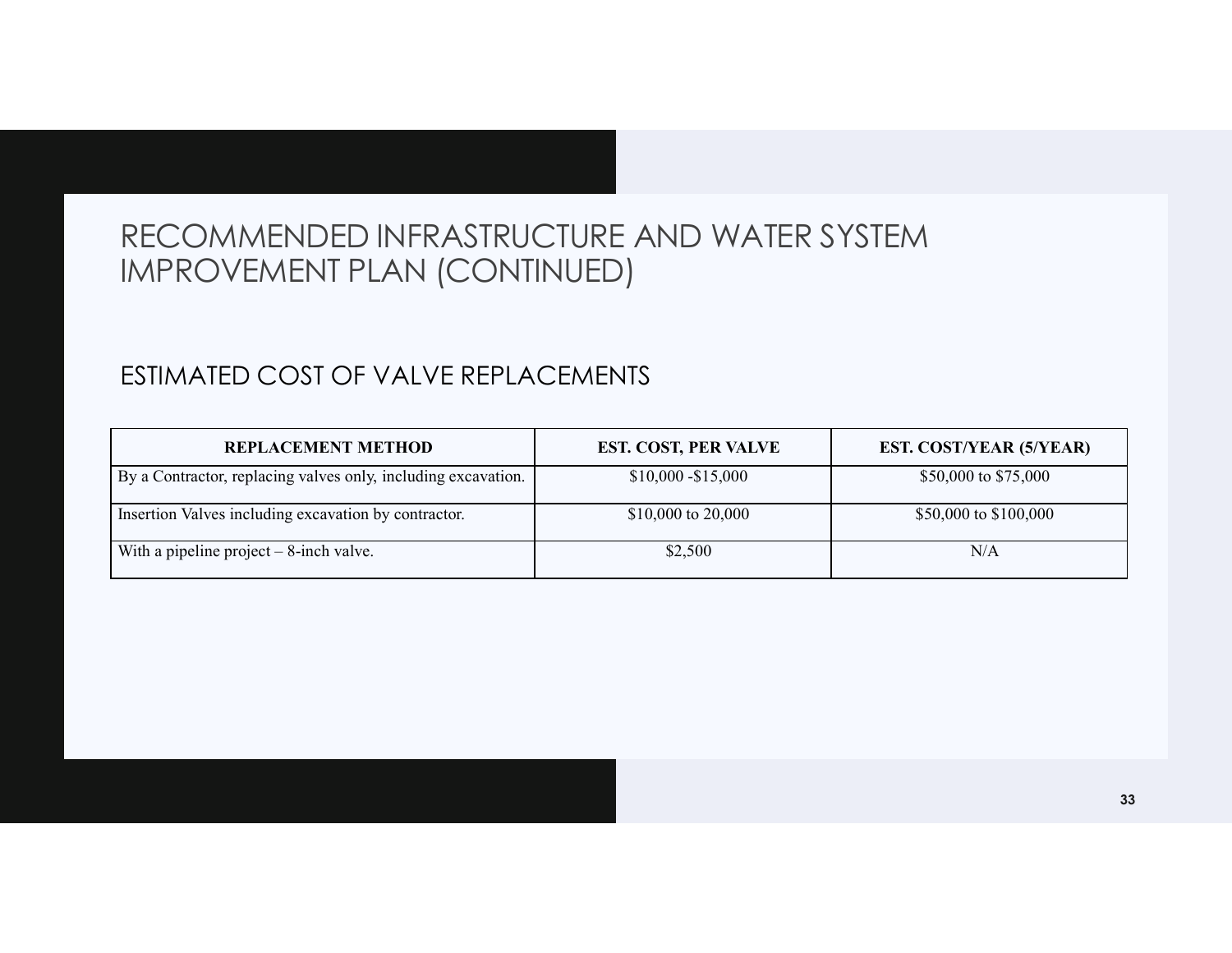## SUMMARY OF WATER STORAGE TANK IMPROVEMENT COSTS

| RECOMMENDED INFRASTRUCTURE AND WATER SYSTEM                    |                        |  |
|----------------------------------------------------------------|------------------------|--|
| <b>IMPROVEMENT PLAN (CONTINUED)</b>                            |                        |  |
| SUMMARY OF WATER STORAGE TANK IMPROVEMENT COSTS                |                        |  |
| <b>LOCATION</b>                                                | <b>ESTIMATED COSTS</b> |  |
| New Tank at Ireson Hill (Cost Table B.2)                       | \$1,929,000            |  |
| Increase Elevation of Jackson Laboratory Tank (Cost Table B.5) | \$581,000              |  |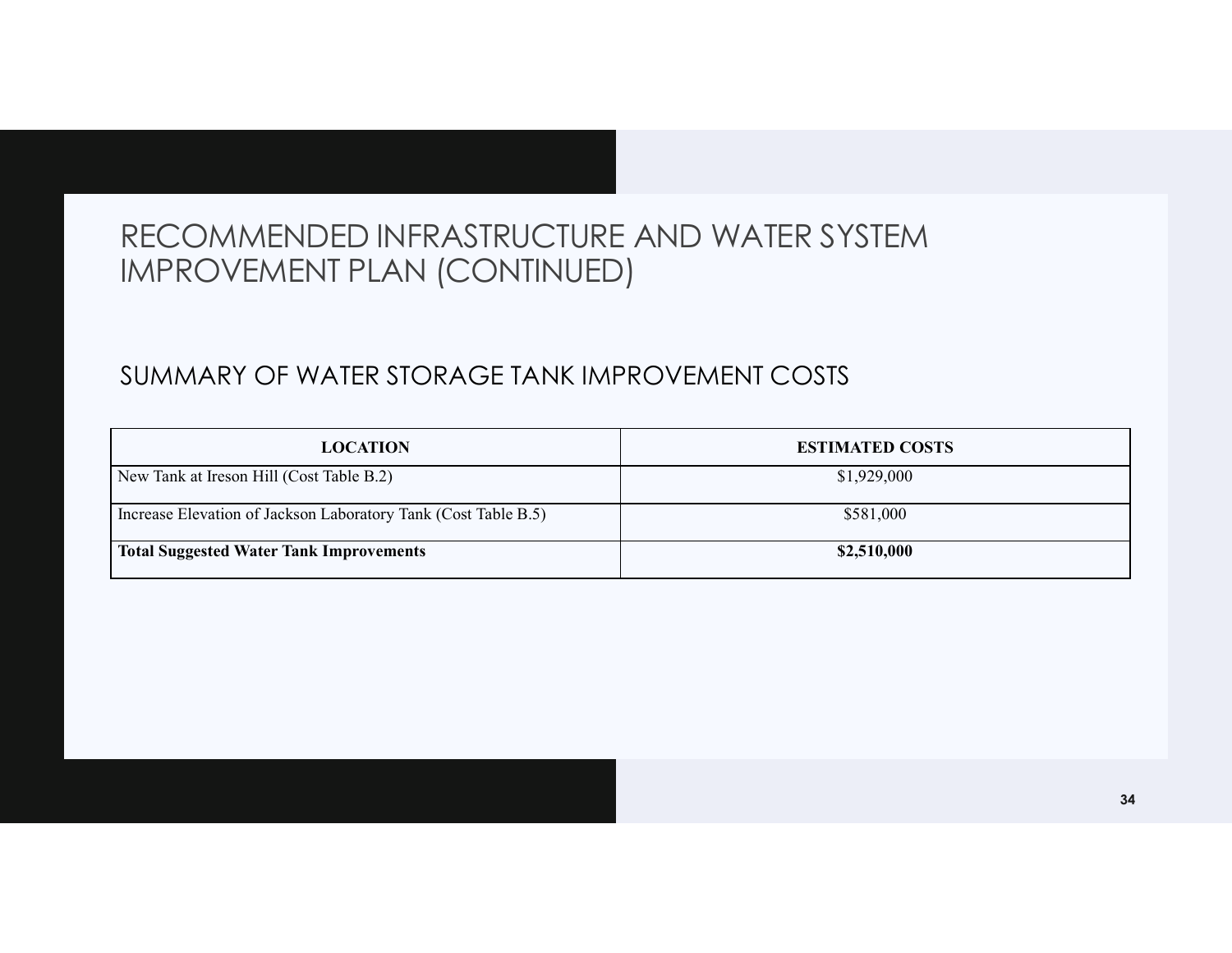## SUMMARY OF BOOSTER PUMP IMPROVEMENT COSTS FOR LOW PRESSURE AREAS

| RECOMMENDED INFRASTRUCTURE AND WATER SYSTEM<br><b>IMPROVEMENT PLAN (CONTINUED)</b>                                                                                                     |                                                                         |
|----------------------------------------------------------------------------------------------------------------------------------------------------------------------------------------|-------------------------------------------------------------------------|
|                                                                                                                                                                                        |                                                                         |
| SUMMARY OF BOOSTER PUMP IMPROVEMENT COSTS FOR LOW PRESSURE AREAS                                                                                                                       |                                                                         |
| <b>LOCATION</b>                                                                                                                                                                        | <b>ESTIMATED COSTS</b>                                                  |
| Arata Drive/Mountain Avenue Booster Station (Cost Table B.1)                                                                                                                           | \$528,000                                                               |
|                                                                                                                                                                                        | \$743,000                                                               |
|                                                                                                                                                                                        | Not recommended until after new tank is installed and only if there are |
| in the summer. See Master Plan for more details.)                                                                                                                                      |                                                                         |
| Ferry Terminal Pump Station (Cost Table B.3)<br>(This would only be needed if filling the proposed new tank was difficult<br>Building Improvements at Rockwood Avenue (Cost Table B.4) | issues with controlling the tank filling.<br>\$20,000                   |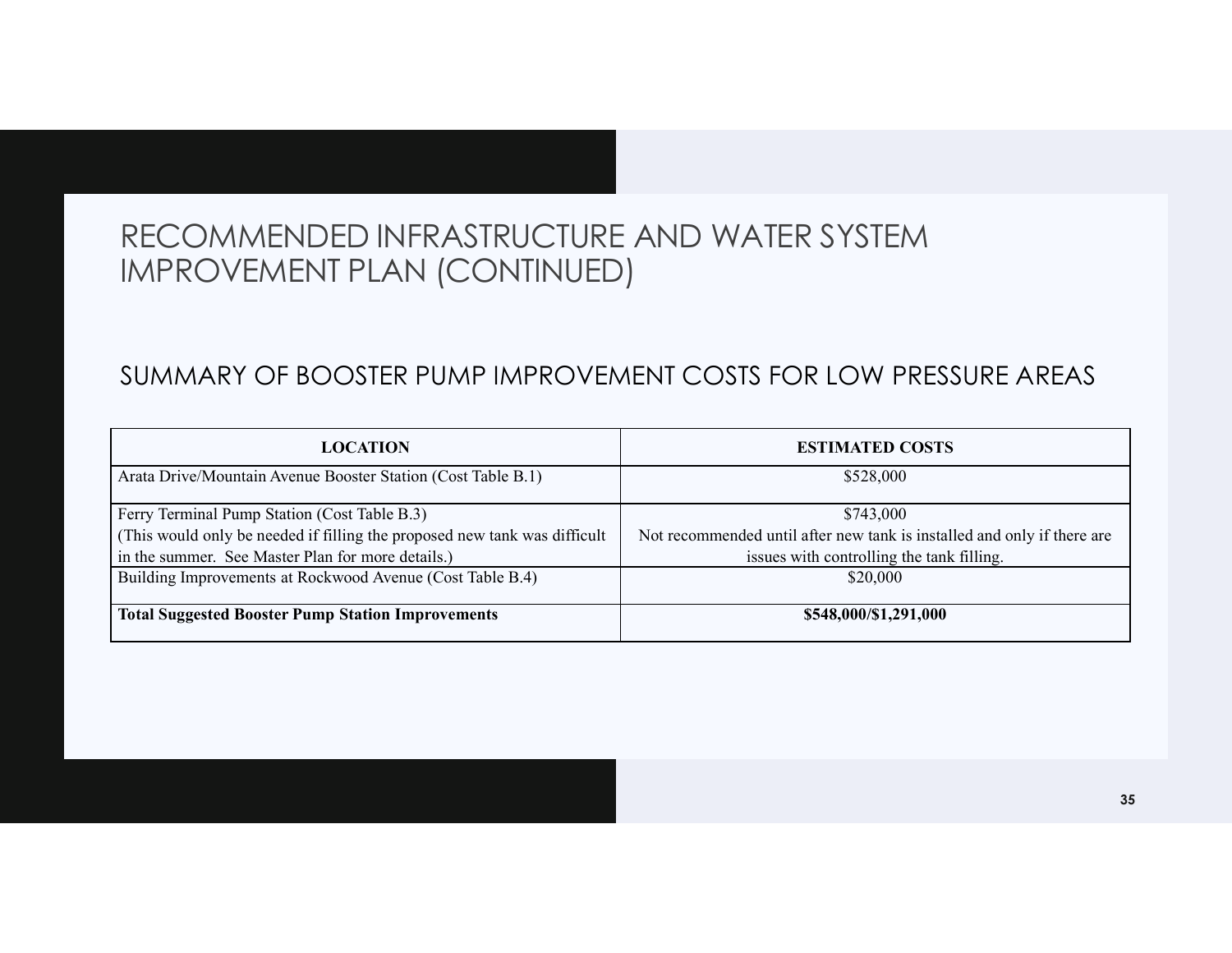## UPDATED WATER SYSTEM POLICIES OR PROGRAMS

| RECOMMENDED INFRASTRUCTURE AND WATER SYSTEM<br>IMPROVEMENT PLAN (CONTINUED)<br>UPDATED WATER SYSTEM POLICIES OR PROGRAMS |                                 |               |
|--------------------------------------------------------------------------------------------------------------------------|---------------------------------|---------------|
| <b>SUGGESTED IMPROVEMENT</b>                                                                                             | <b>ESTIMATE</b>                 | <b>STATUS</b> |
| Terms and Conditions                                                                                                     | \$5,000                         |               |
| Construction Specifications for the Water System                                                                         | \$1,500                         | In Process    |
| <b>Water Shed Protection Plan</b>                                                                                        | $$10,000 - $15,000$             |               |
| Development Review                                                                                                       | \$5,000/year                    |               |
| Implement Limited Service Contracts where suggested:<br>oHamilton Hill and future development subdivision lots           | Completed by Water System Staff |               |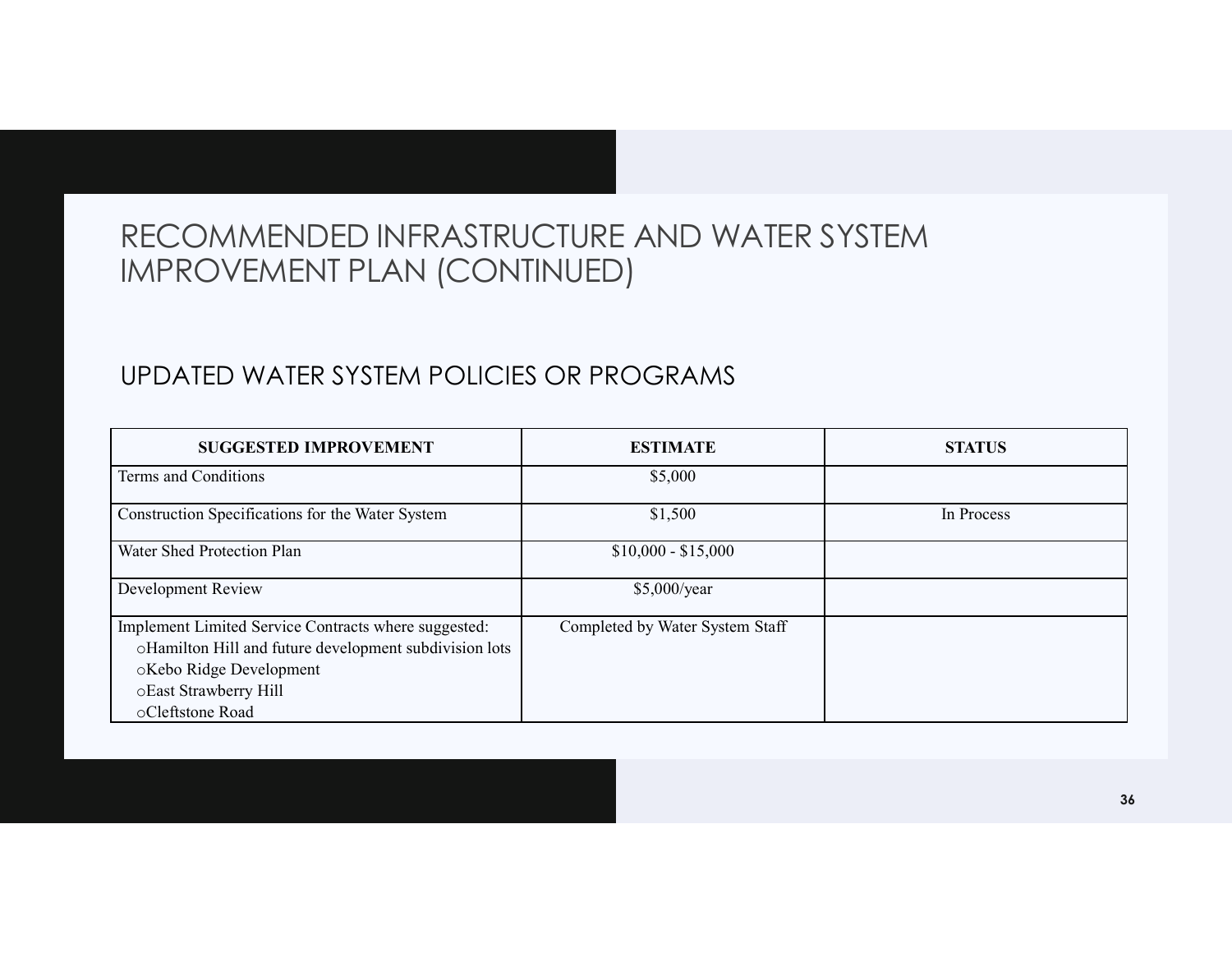## EAGLE LAKE OUTLET DAM EVALUATION AND IMPROVEMENTS

| RECOMMENDED INFRASTRUCTURE AND WATER SYSTEM                                 |
|-----------------------------------------------------------------------------|
|                                                                             |
|                                                                             |
|                                                                             |
| EAGLE LAKE OUTLET DAM EVALUATION AND IMPROVEMENTS<br><b>ESTIMATED COSTS</b> |
|                                                                             |
| \$10,000                                                                    |
| \$5,000                                                                     |
| \$50,000                                                                    |
| \$65,000                                                                    |
|                                                                             |